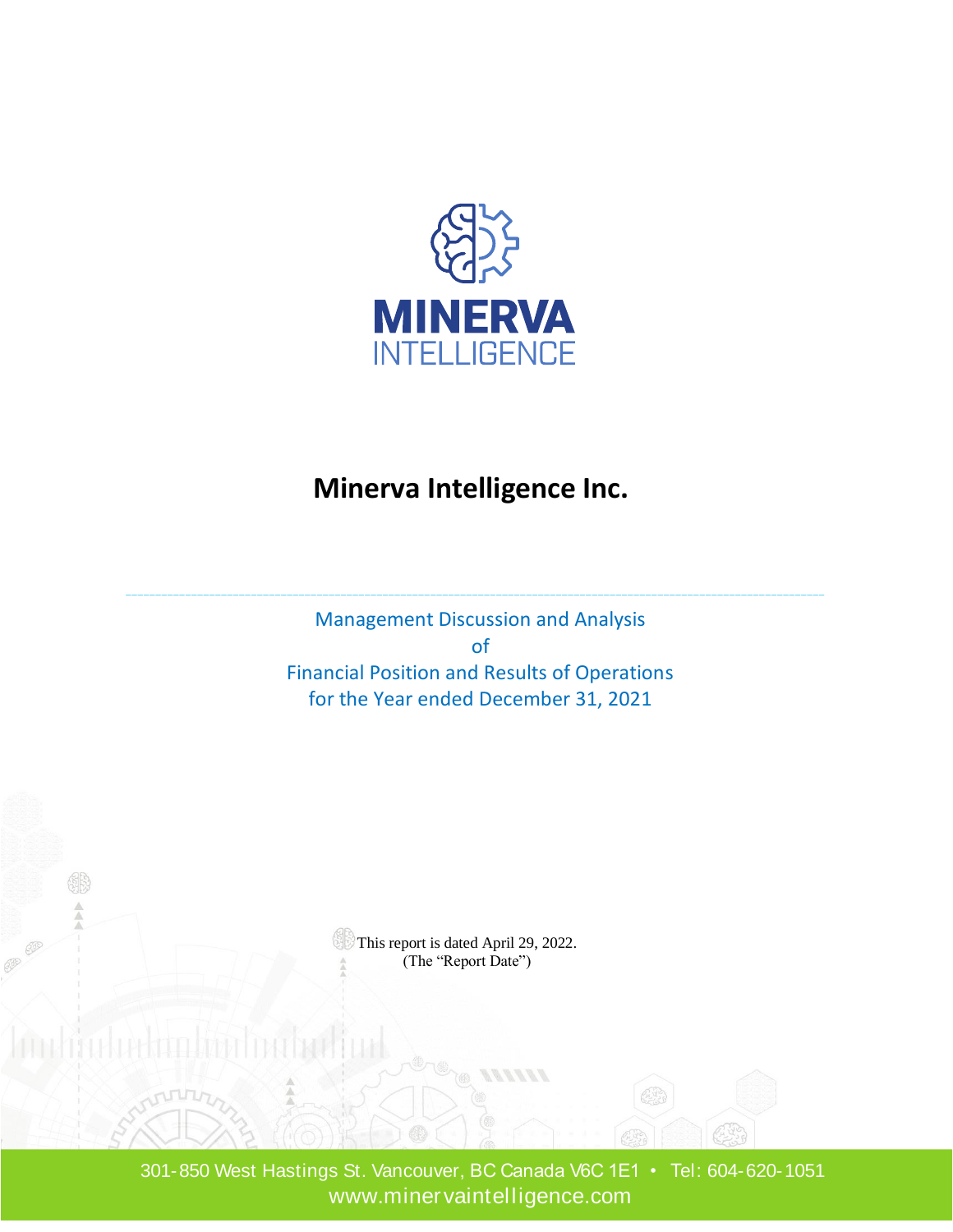#### *Introduction*

The following information should be read in conjunction with the consolidated financial statements of Minerva Intelligence Inc. (the "Company") for the year ended December 31, 2021 and 2020.

The consolidated financial statements are prepared in accordance with International Financial Reporting Standards ("IFRS").

Note 3 to the consolidated financial statements of the Company at December 31, 2021 describes the Company's significant accounting policies, as well as new accounting pronouncements not yet effective. During the year ended December 31, 2021, the Company's critical accounting estimates and significant accounting policies have remained substantially unchanged.

All amounts presented in this document are stated in Canadian dollars, except where otherwise noted.

#### *Forward-Looking Statements*

This Management's Discussion and Analysis ("MD&A") is intended to supplement and complement the consolidated financial statements of the Company for the years ended December 31, 2021 and 2020 and the notes thereto (the "Financial Statements"). Readers are encouraged to review these Financial Statements in conjunction with a review of this MD&A. Certain notes to the Financial Statements are specifically referred to herein, and such notes are incorporated by reference herein. Forward-looking statements are subject to known and unknown risks, uncertainties and other factors that may cause actual results to differ materially from those implied by the forwardlooking statements. These forward-looking statements are based on, but not limited to, material assumptions including: Company performance; the ability of the Company to successfully execute on its growth and new business strategies, including attracting new clients; the demand for its products continuing to increase; stable currency valuations; a sufficiently stable and healthy global economic environment; and other expectations, intentions and plans contained in this MD&A that are not historical fact. When used in this MD&A, the words "plan," "expect," "believe," and similar expressions generally identify forward-looking statements. These statements reflect current expectations. They are subject to a number of risks and uncertainties, including, but not limited to, changes in technology and general market conditions. In light of the many risks and uncertainties, readers should understand that the Company cannot offer assurance that the forward-looking statements contained in this analysis will be realized. **Readers are cautioned not to place undue reliance on these forward-looking statements, which speak only as of the date the statements were made, and readers are advised to consider such forward-looking statements in light of the risks as set forth below.**

#### *Corporate Overview and Description of the Business*

Minerva Intelligence Inc.(the "Company" or "Minerva") was incorporated on August 16, 2017 pursuant to the *Business Corporations Act* of British Columbia and was classified as a Capital Pool Company as defined in the TSX Venture Exchange ("TSX-V") Policy 2.4. On March 14, 2018, the Company completed its Initial Public Offering ("IPO") and on March 26, 2018, the Company's shares commenced trading on the TSX-V.

Minerva Intelligence (Canada) Ltd. ("Minerva Canada") was incorporated on May 17, 2017 pursuant to the Business Corporations Act of Ontario. On April 23, 2019, Minerva Canada continued its jurisdiction of incorporation from Ontario to British Columbia, to become subject to the B.C. Business Corporations Act ("BCBCA"). During the year ended December 31, 2019, the Company acquired Minerva Canada through a wholly owned subsidiary, 1198574 B.C. Ltd., which was incorporated on February 22, 2019 to facilitate this acquisition.

Minerva Intelligence Gmbh was incorporated on September 24, 2019 as the German subsidiary of the Company.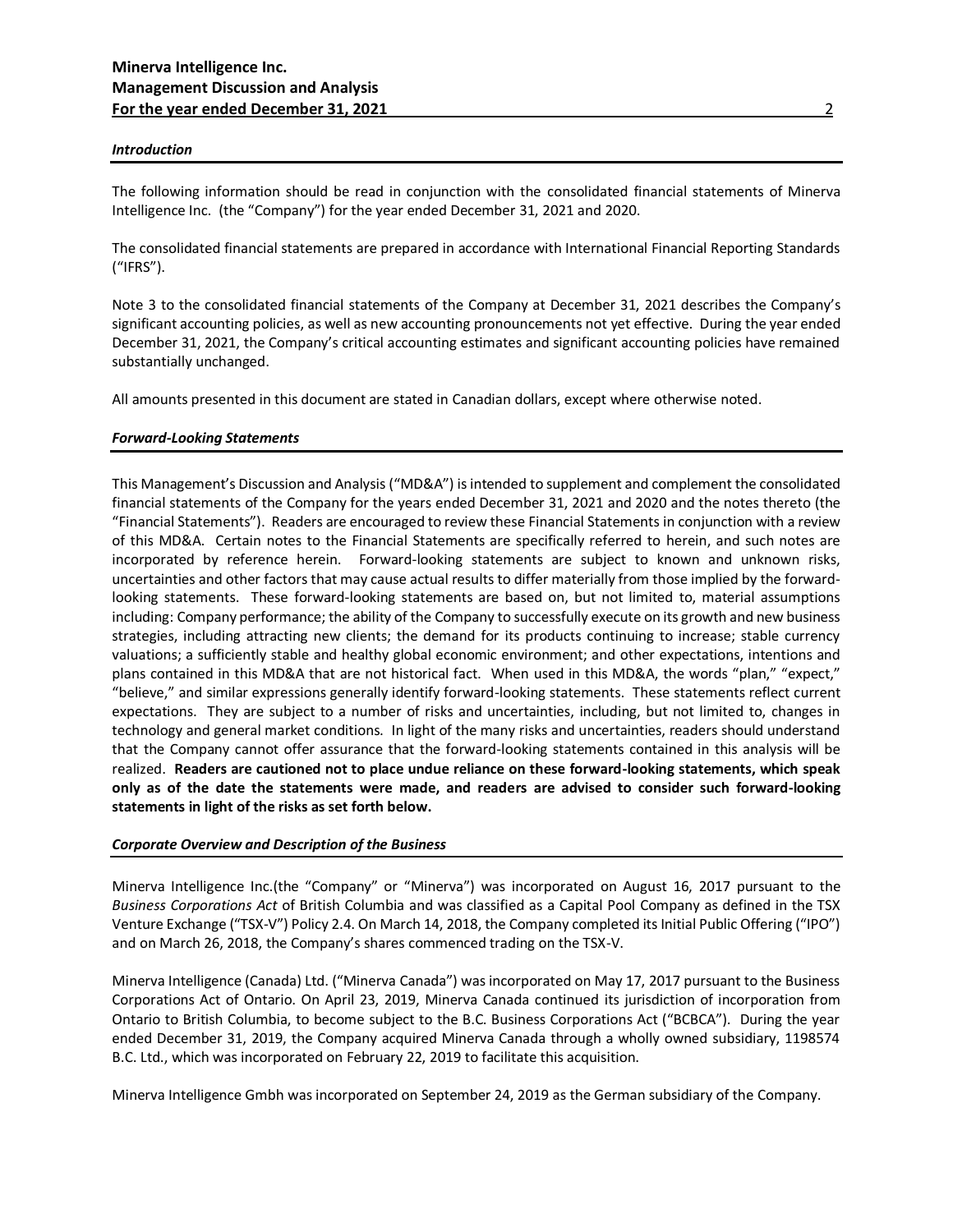The head office of the Company is located at Suite 301, 850 West Hastings Street, Vancouver, British Columbia V6C 1E1. The registered office of the Company is located at 2900 - 595 Burrard Street, Vancouver, B.C. V7X 1J5.

#### *Description of the Business*

Minerva is a software development company that is bringing innovative technology to the market. The Company provides decision-support tools that help our customers reach conclusions faster and with the rigour needed to trust the results. Minerva is focused on helping businesses better understand the earth and is currently pursuing two industries: minerals and mining and climate risk identification and mitigation.

Minerva's proprietary technology (the "Software") consists of the software developed by our team of software engineers, developers and geoscientists as well as AI software acquired from Georeference Online Ltd. ("Georeference"), as enhanced and re-engineered by Minerva to take advantage of recent developments in various related software technologies.

Minerva management has strategically focused on the advancement and development of Software-as-a-Service ("SaaS") products. By providing the Software in SaaS products to our clients, we are able to secure annual renewing contracts, creating reliable revenue streams.

Minerva's Software has been developed to function in multiple diverse problem domains. Minerva initially applied its technology to minerals exploration and mining due to its extensive knowledge-base in economic geology. Following success in minerals and mining the Company has expanded its focus, applying its technology to the growing domain of Climate Risk identification and mitigation. Moreover, the Software is applicable to other industries with complex problem domains, such as forestry, agriculture, healthcare and finance.

Minerva believes that there will be significant growth in Artificial Intelligence ("AI") SaaS over the next decade. Due to relatively limited and unique datasets and scarce AI talent, it is unlikely that a large number of enterprises will build their own proprietary software. Instead, AI service providers, such as Minerva, will emerge with the necessary AI expertise and domain specific knowledge base to provide value-added AI services. The principal existing products have been structured within two industry specific product suites: TERRA Mining AI Suite and GAIA Climate Risk AI Suite.

# **TERRA Mining AI Suite**

TERRA represents a collection of AI products addressing challenges in mineral exploration and mining. The products in this suite include: Target, Solace, LEO and DRIVER. Due to market demand for DRIVER and a proven SaaS business model, management has committed to focus TERRA development and marketing efforts on DRIVER.

DRIVER is a SaaS product that leverages machine learning-based statistical algorithms to automate and accelerate 3D modelling of drilling numeric datasets. It facilitates rapid identification of alteration and mineralization zones and has proven value for exploration, mine planning, geometallurgy and environmental protection purposes. DRIVER is a fully user-operated, browser-based SaaS platform that requires no hardware install or significant internet bandwidth requirements. DRIVER data is processed on cloud-based virtual machines, enabling users to get results in minutes. Software licensing for DRIVER is based on annual recurring contracts that are sold on a per seat basis.

On October 14, 2021, the Company announced that Minerva's DRIVER product had won Axora's Global Cost-Saving Technology Challenge. The competition was launched earlier in the year to discover new digital solutions for the minerals and mining industries and promised to identify the solution that would best deliver rapid benefits, including full payback, within twelve months. The competition's judging panel included experts from Boston Consulting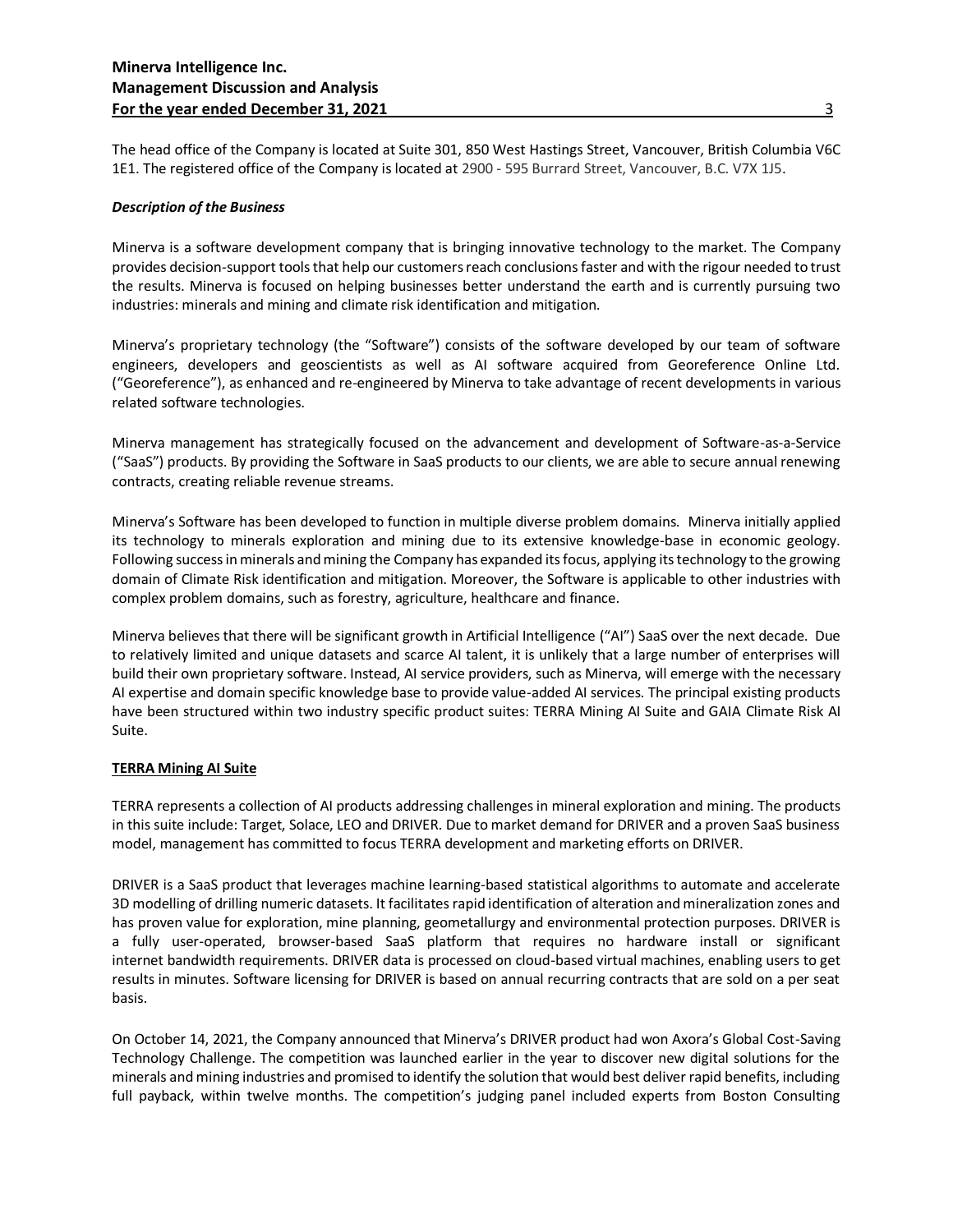Group's Digital Ventures and other key companies and organizations across the technology, oil and gas, and mining and metals sectors. Minerva's winning cost-saving solution has been onboarded onto the Axora marketplace and its digital marketing programme, which drives demand for solutions like DRIVER with mining companies all over the world.

# **GAIA Climate Risk AI Suite**

GAIA represents a collection of products addressing the need to identify areas affected by physical climate risks such as landslides, floods, and wildfires. GAIA Climate Risk AI is being marketed to support asset owners, managers and lenders to understand the risks they face given increased risk driven by climate change.

Worldwide, regulatory bodies are starting to provide guidance to businesses on how to provide climate risk disclosure in the context of ESG reporting. The EU is taking the lead and, since April 2019, has embedded in the Non-Financial Reporting Directive ("NFRD"), which obligates companies to disclose climate-related information. This obligation applies to listed companies, banks, and insurance companies. Since 2021, the Corporate Sustainability Reporting Directive ("CSRD") extends the NFRD to cover all large companies and all companies listed on regulated markets. These new standards are targeted for adoption by 2022.

In the U.S., major regulatory bodies such as the Securities & Exchange Commission, the Federal Reserve banks, and the Treasury Department, who traditionally avoid mandating disclosure rules for publicly-traded corporations, are considering and will likely adopt measures to support ESG, especially with respect to climate issues. Canada is also moving forward with the Canadian Security Administrators ("CSA"), providing guidance on climate risk disclosure, and also recently announcing a requirement for crown corporations' annual reports to comply with the Task Force for Climate-related Financial Disclosures ("TCFD") in the coming years.

In the opinion of Management, these new regulations and guidelines represent a significant potential market opportunity for Minerva, as traditional businesses lack the necessary climate risk data and knowledge to properly assess and disclose the climate-related risks relevant to their operations. Minerva has developed unique expertise in physical climate risk with GAIA [landslide](https://www.minervageohazards.com/) and GAIA [flood](https://minervaintelligence.com/gaia-flood/) demonstration products. Minerva has also recently completed consulting projects for the Government of Canada to organize [national-scale flood hazard](https://minervaintelligence.com/natural-resources-canada/) data and [hydrological network,](https://minervaintelligence.com/nrcan-may-2021/) expanding its data modeling knowledge and capabilities. In 2021 Minerva began development of the Canadian Coastal Zone Information System, a tool that will help Canadian businesses and government bodies better understand and access coastal climate hazard information. Building on its physical climate risk expertise, Minerva has started to gather national and global-scale datasets to build a platform to support businesses understanding their physical climate risk.

These applications are currently in the development stages. Concurrent to the research and development of the product Minerva is conducting stakeholder engagement and market research to guide future developments. The platform will be accessible on a SaaS-based model to general users, while Minerva's climate risk data will be made available through API to more sophisticated users.

#### *Future Applications*

Demand for minerals and elements that can support the renewable energy transition is projected to increase in the coming years, representing an opportunity for Minerva as the mining and metals industry grows to build upon our previously accepted mining related products and services to provide climate related products. Minerva also believes that there are opportunities in other industries affected by climate risk as government and other regulators mandate companies across the globe to evaluate and disclose their climate risks. These industries include but are not limited to, real estate, insurance, linear infrastructure and banking.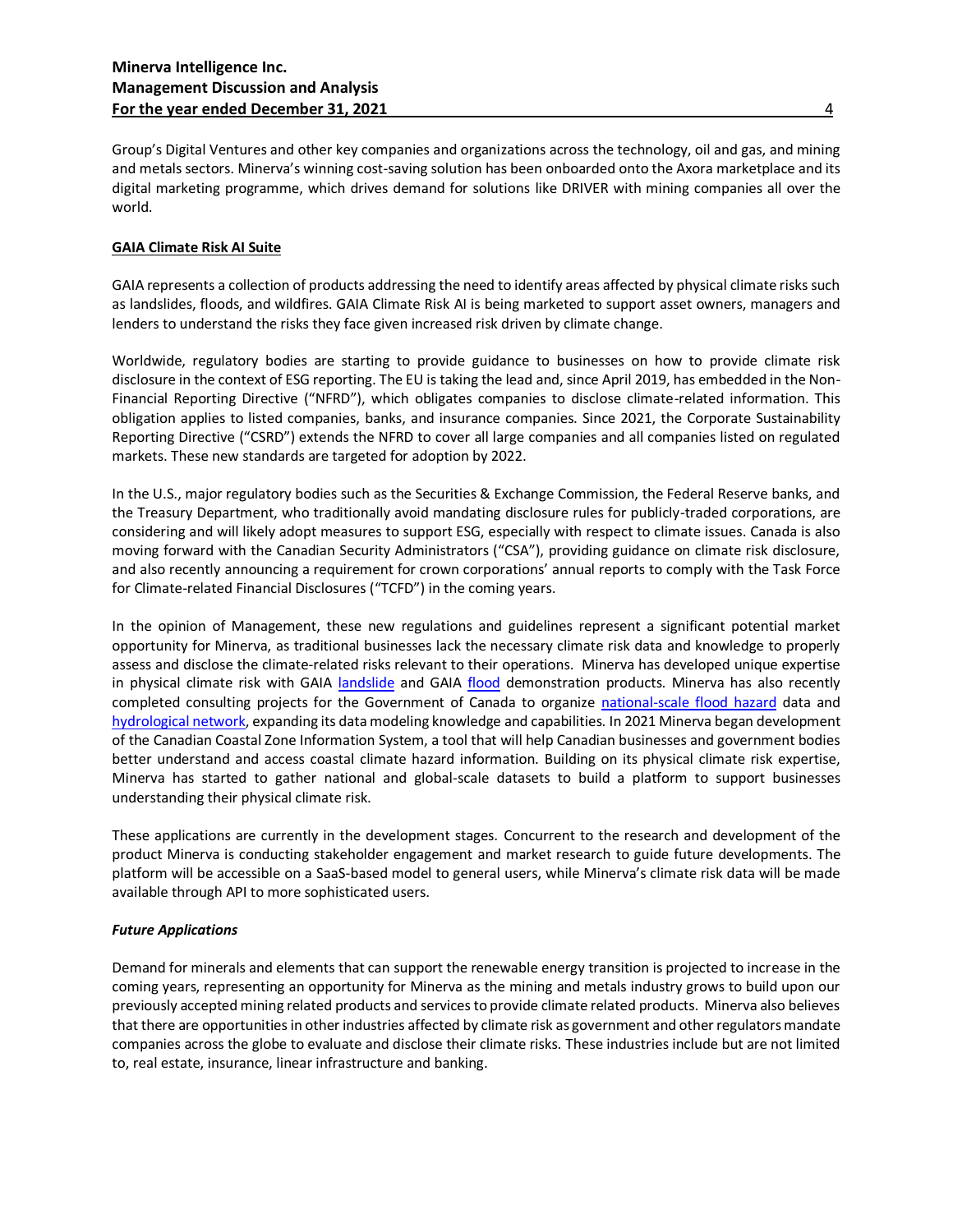Minerva's Proprietary AI software is applicable to a wide range of problem domains and industries; far too many for Minerva to pursue on its own. In this regard, Minerva is actively identifying partners and developing relationships with external organizations who could benefit from using Minerva's tools while building applications in a variety of industries. Minerva seesthis opportunity to license its tools for the development of new applications as a potentially much larger market than mining and mineral exploration and climate risk are on their own.

This strategy will allow Minerva's unique software tools to see their full potential in a wide array of applications and markets. While management intends to pursue this strategy, there is no assurance that additional products will be developed and marketed through the means of software licensing.

#### *Operations*

Minerva conducts its operations using a combination of full and part-time employees, supplemented by independent contractors where additional part-time, short-term, or specialized services are required. The R & D development team is based at the Company's principal operating office in Vancouver, British Columbia. The Minerva team has adapted to working throughout a pandemic and many staff members are working remotely. Despite this the Company continues to foster a collaborative and social culture through online and in-office environments. This has been accomplished by establishing a COVID-19 protocol limiting the number of staff within the office and ensuring social distancing is maintained. Minerva itself is not materially directly affected by climate risks, as our operations are largely diversified due to COVID protocols and are therefore somewhat independent of our tangible assets and physical office.

#### *Potential impact of the Pandemic on Corporate Operations and Activities*

On March 11, 2020, the World Health Organization categorized COVID-19 as a pandemic. The potential economic effects within the Company's environment and in the global markets, possible disruption in supply chains, and measures being introduced at various levels of government to curtail the spread of the virus (such as travel restrictions, closures of non-essential municipal and private operations, imposition of quarantines and social distancing) had a material impact on the Company's operations to the extent that clients deferred purchases of the Company's services.

Marketing, including travel-based marketing had to be adjusted during the period. The Company is continuing in its marketing efforts, utilizing videoconferencing as a means of reaching out to clients. However, certain marketing initiatives have been curtailed due to travel bans in effect. During the periods involved, the Company experienced significant interest in its products as clients adapted their business strategies. Management believes that its marketing efforts have created renewed interest in the Company and its products.

The Company also implemented a number of operational changes, with the majority of employees continuing to work from home. Staffing continues to be reviewed with replacements or additions to staff being on a case-by-case basis as needs arise. The Company continues to work to reduce costs and has implemented cost control and reduction procedures wherever possible, subject to the needs of our clients and allowing for our scheduled product development updates.

# *Marketing Plans and Strategies*

Minerva's core AI products are being marketed to pre-qualified leads around the world. The Growth & Business Development team(s) is actively reaching out to promising candidates for Minerva's various software applications (Minerals & Mining and Climate Risk), identified using Minerva's existing database of industry contacts, as well as those identified via industry events, publications, thought leadership pieces, and intelligence initiatives.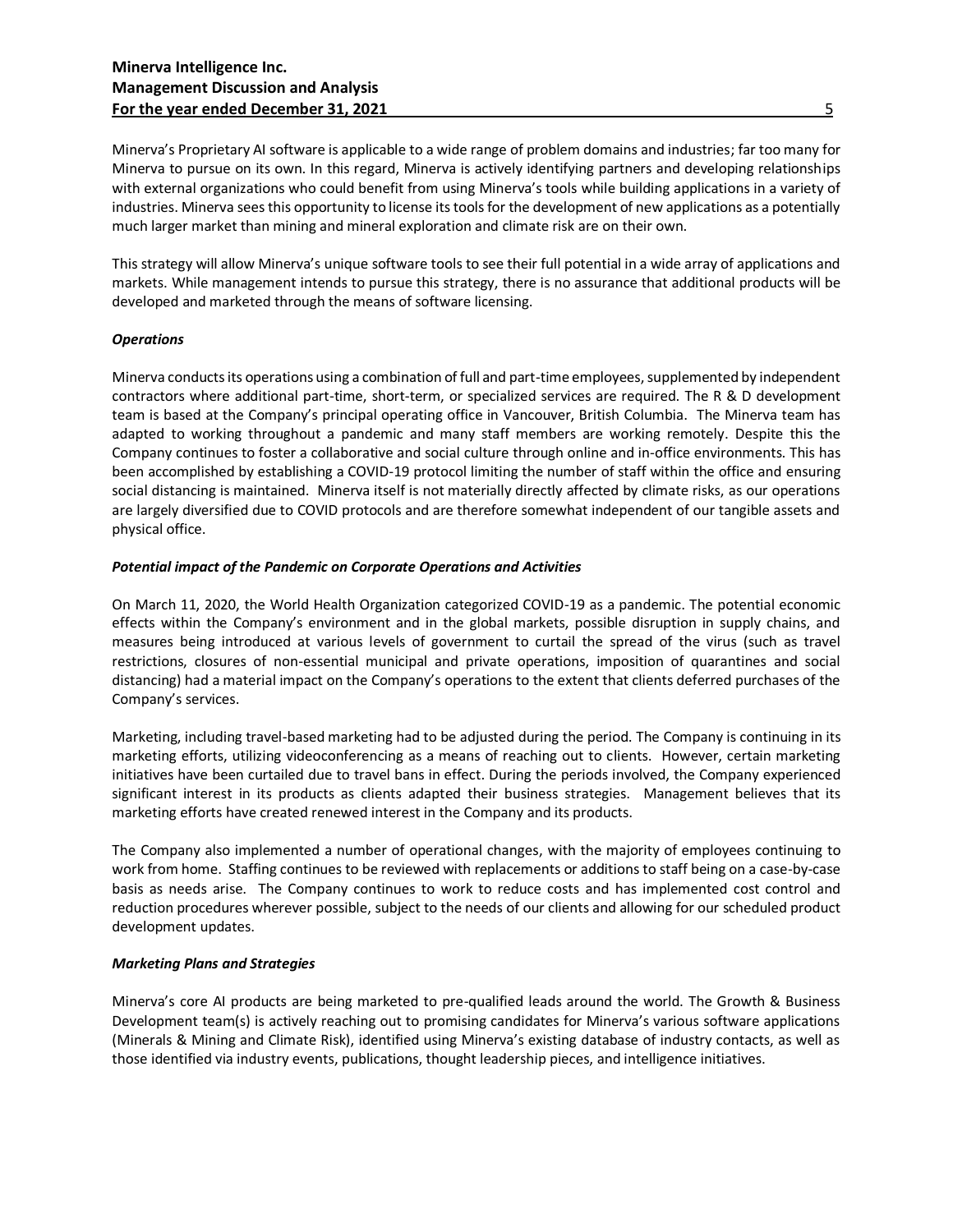We are also using key leading industry tools such as HubSpot CRM, ZoomInfo, LinkedIn/LinkedIn Sales Navigator etc. to assist with our growth, insights and projections. Minerva's efforts include direct digital marketing, content marketing and advertising, conference attendance, trade publications, media engagement, and active communication with various media outlets.

The Company continues to expand its network and establish mutually beneficial strategic relationships which will also allow Minerva to expand by future acquisition and/or partnership opportunities, including new technologies that may complement its business.

The Company has also established a subsidiary office in Germany to assist with its marketing efforts in Europe. With extensive customer growth expected, thru new hires and/or a new Strategic Partner Ecosystem Program, we will also be expanding our growth in APAC (Australia), South America & North America to assist with those regional growth opportunities going forward.

# *Intellectual Property*

In accordance with industry practice, Minerva protects its proprietary rights through a combination of copyright, trade-mark, trade secret laws and contractual provisions. The source code for its Software is protected under Canadian and applicable international copyright laws. Minerva licenses its Software pursuant to agreements that impose restrictions on customers' ability to use the technology, such as prohibiting reverse engineering, limiting the use of software copies and restricting access and use of source code. Minerva also seeks to avoid disclosure of intellectual property and proprietary information by requiring employees and consultants to execute non-disclosure and assignment of intellectual property agreements. Such agreements require employees and consultants to assign to Minerva all intellectual property developed in the course of their employment or engagement. Minerva utilizes non-disclosure agreements to govern interaction with business partners and prospective business partners and other relationships where disclosure of proprietary information may be necessary. The Company has applied for two patents on its intellectual property related to diagnosticity.

#### *Changes in Operations and Activities during the Period*

On February 17, 2021, Minerva announced the appointment of Mr. Jason Petralia as an adviser to the company. Mr. Petralia is spearheading a new initiative aimed at leveraging Minerva's cognitive AI-powered reasoning tools. Mr. Petralia is a technology innovation pioneer, investor and adviser, having led product initiatives in a number of spaces including commerce, health care, fitness, games, e-sports, education, usability, analytics and data capture, productivity, entertainment, and more, ranging from Fortune 500 companies to emerging start-ups. Recently Mr. Petralia was senior vice-president of content at Skillz Inc.

On February 19, 2021, the Company announced the successful implementation of its Target software for Giga Metals Corporation ("Giga") in conjunction with the recent release of its Parnaiba basin project results. Giga enlisted Minerva's cognitive artificial-intelligence-powered prospect-generation software Target to identify and evaluate new prospective exploration targets. Giga, after validating the results produced by Minerva's Target software, made the decision to acquire exploration permits covering significant new regional sediment-hosted copper anomalies along the southern perimeter of the Parnaiba sedimentary basin in southern Piaui, Nordeste, Brazil. Using Minerva's Target software, Giga was able to sift through, organize and evaluate large data sets that were subsequently used to analyze the validity of the prospective exploration region. Target's mapping technology was able to determine, based on existing comprehensive data sets, that the project in Brazil had a high likelihood of success and, as a result, Giga should pursue investment in the region. The final result of the analysis was a list of AI-produced target areas throughout Brazil that are completely auditable and explainable, and, most importantly, actionable by Giga.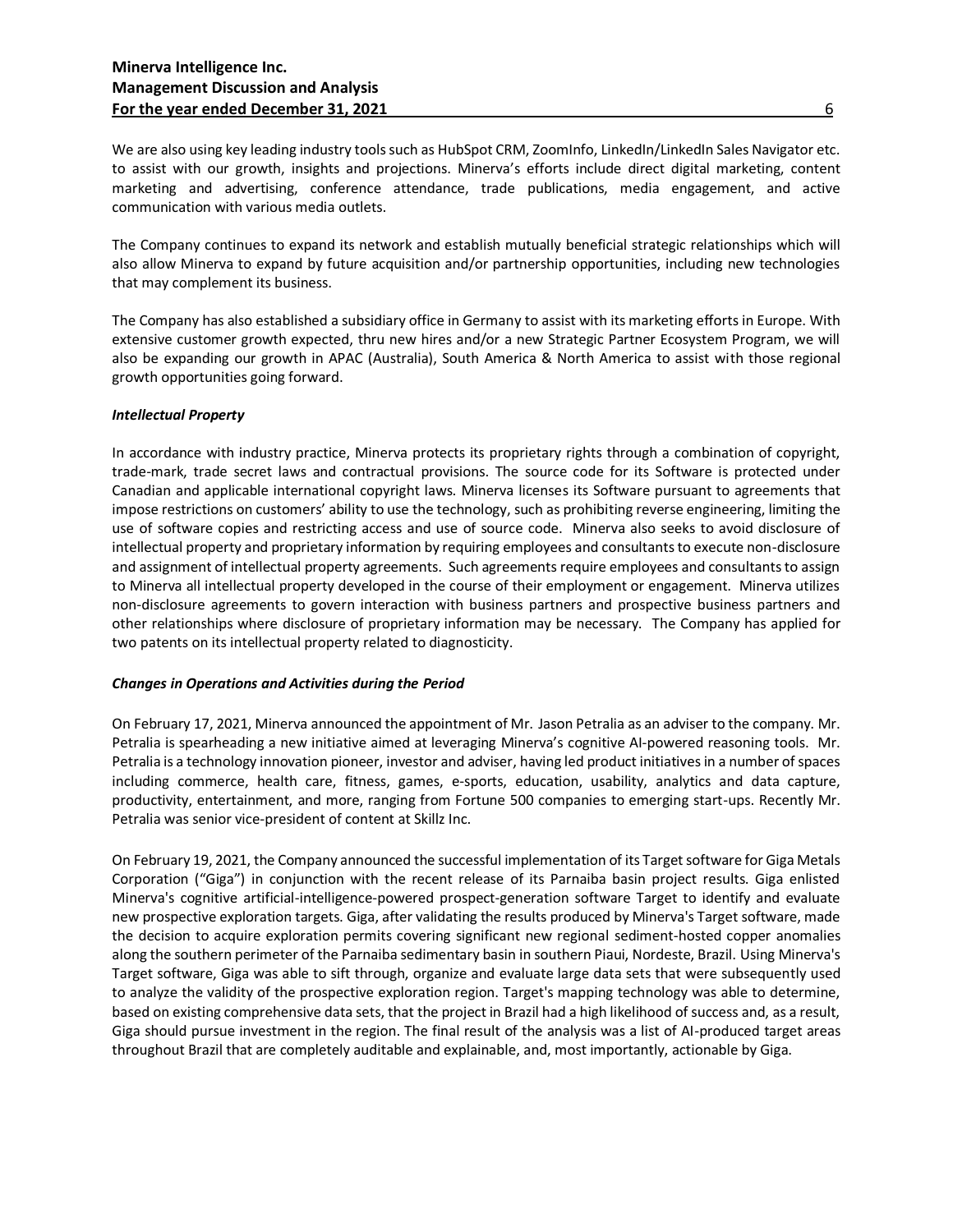On April 1, 2021, the Company announced that Mr. Jason Petralia had joined the board of directors of the Company. Mr. Petralia replaced long-time board member Kevin Thomas.

On April 30, 2021, the Company announced the signing of a contract with Natural Resources Canada ("NRCan") to identify and prioritize opportunities for geoscience information and databases integration and harmonization within a standardized framework for national access and distribution.

On May 3, 2021, the Company and Freeport Resources Inc. ("Freeport") shared results from an evaluation of Freeport's Star Mountains data. Minerva utilized Driver to perform an evaluation of multielement drilling data. In addition, Minerva reinterpreted existing geophysical information on the project and completed traditional K-Means Cluster analysis on the multielement data. Freeport engaged Minerva to apply its cognitive AI-powered Driver technology to subsurface geochemical data available for the Star Mountains project to enhance its next phases of surface and subsurface evaluation of the extensive property, located 25 kilometres from the Ok Tedi mine in Papua New Guinea.

On May 25 2021, the Company, in partnership with 4DM Inc. ("4DM"), announced the signing of a contract with NRCan to design an updated Canadian hydrographic data model to enhance essential water resource information. This project will mark the first major update to the National Hydro Network ("NHN") since 2004. The National Hydro Network is the only pan‐Canadian geospatial data product that details Canada's inland surface waters. Minerva (in partnership with Ebbwater Consulting) is currently completing another NRCan project to create a National Flood Hazard Data Layer, which represents the largest flood‐hazard database ever compiled for Canada. The successful harmonization of Canadian flood data under a single standard highlights Minerva's knowledge-engineering approach and software tools as well as NRCan's resolve to address flood risk challenges across Canada.

On June 9, 2021, the Company announced the signing of a service provision contract with Clarity Gold Corp. ("Clarity") for the use of Minerva's proprietary DRIVER technology, enabling precision drill targeting and insights into drilling data from Clarity's Destiny Project, a gold focused project in the Abitibi region of Quebec.

On August 4, 2021, the Company announced, together with Triumph Gold Corp. ("Triumph"), the delivery of detailed results of geochemical analysis for the Freegold Mountain Project, owned by Triumph. Minerva utilized both DRIVER, the Company's cutting-edge AI software, and K-Means Cluster Analysis to undertake evaluation of multi-element drilling data in order to enhance understanding of Triumph's Nucleus and Revenue deposit areas. Results contributed to Triumph's understanding of the complex geology and mineralization of the Nucleus and Revenue deposits, providing valuable information with which to guide plans for the next phase of evaluation of the extensive property.

On August 18, 2021, the Company announced a proposed private placement to raise a minimum of \$1,000,000 and up to a maximum of \$3,000,000, through the sale of units at \$0.15 per unit; each unit to consist of one common share and one-half warrant (each full warrant exercisable at \$0.25 for 24 months). With announcements on August 26<sup>th</sup>, September 2<sup>nd</sup>, 3<sup>rd</sup> and 15<sup>th</sup>, the Company announced a number of increases in the offering. On September 21, 2021 the offering closed with the placement of 29,966,332 units of the Company for total gross proceeds of \$4,494,949.80. Each unit consisted of one common share at \$0.15 and one half-warrant (each full warrant exercisable at \$0.25 until September 21, 2023. Proceeds received from the offering will be used for general working capital purposes, to fund the Company's sales and marketing strategy, and to enhance the Company's climate risk team. The Company paid finders' fees of \$205,772 in accordance with the rules and policies of the TSX-V.

On September 22, 2021, the Company announced that Mr. Gleb Chuvpilo was joining the Company's Board of Directors. Mr. Chuvpilo is an entrepreneur and early‐stage venture capital investor with a master's degree from the MIT Computer Science and Artificial Intelligence Lab and an MBA in Finance and Strategic Management from the Wharton School at the University of Pennsylvania. His prior experiences include Goldman Sachs and Palantir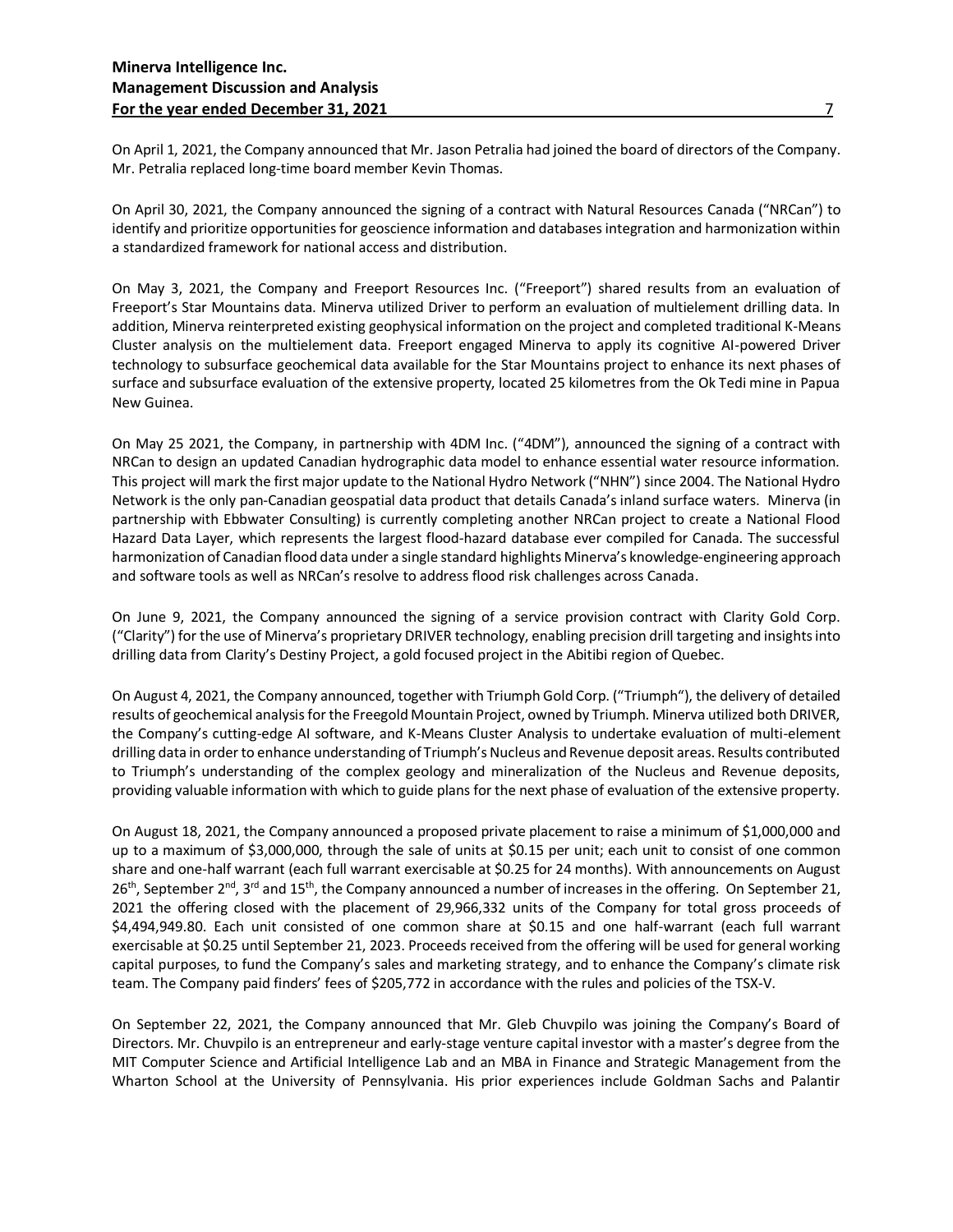Technologies. Mr. Chuvpilo is currently the founder and Managing Partner at Thundermark Capital, an early‐stage deep tech Venture Capital fund backed by Peter Thiel.

In addition, the Company announced that Dr. Alan Mackworth had stepped down from the Board of Directors effective September 17, 2021. Dr. Mackworth will continue to serve in an advisory capacity. The role of Chairman will be filled by current board member Jason Petralia.

On October 6, 2021 the Company announced a number of management changes:

• Jake McGregor, formerly Minerva's Chief Operating Officer, was promoted to President of Minerva. Mr. McGregor has been with Minerva since its inception. Having a background both in business and geographic sciences, he plays a significant role in strategic decision-making regarding the administration of Minerva as well as the development of its technology. Jake will continue to lead the growth of a team and culture capable of delivering industry-leading technology. Jake is Minerva's member representative to the Open Geospatial Consortium, and represents Minerva's interests within the Standards Council of Canada and the International Standards Organization.

• Sharon Lam was promoted to Chief Operating Officer. Ms. Lam previously was Section Head of Minerva's Geospatial department, which will be folded into the software team. Sharon has been involved in a variety of application and process development projects ranging from enterprise mapping solutions for the telecommunications industry to ERP systems for a local manufacturing business. Since joining Minerva, Sharon has developed organizational policies to better manage Company assets and improve office productivity, while also leading the development of web mapping applications to effectively communicate the results of Minerva's AI technology. Sharon will be using her insight into change management to enhance operations, ensure program success and increase employee satisfaction. She holds a BSc in Environmental Sciences from McMaster University.

• Chris Ahern was appointed to the role of Chief Technology Officer of Minerva, replacing Clinton Smyth. Mr. Ahern is a software engineer with 25 years of experience, ranging from the administration of back-end Unix and Windows servers and databases, to front-end web development. After graduating from the University of Natal, South Africa, he started his career in the telecommunications industry, first with Telkom South Africa and later at MTN, a large mobile carrier in South Africa. After moving to Vancouver, he worked in a small consulting firm installing and configuring wholesale billing solutions for various telecom companies around the world until he joined Georeference Online Ltd (GOL) in 2007. At GOL he was intimately involved in the development of the Company's AI software, as well as being Product Manager of its cloud-based exploration logistics management system, CampControl. Chris heads up our software development team and has overseen the implementation and deployment of all our products at Minerva.

• Finally, Mr. Clinton Smyth, one of the original founders of Minerva Intelligence accepted an advisory role with the Company, and remains as a director of the Company.

On November 15, 2021, Minerva announced the appointment of Grant R. Jay as its new Vice President of Sales and Partnerships. Mr. Jay has a long history of helping start-ups accelerate revenue, and establish sales channels and will help lead the Company's sales initiatives in both Economic Geology and Climate Risk. Prior to joining Minerva, Mr. Jay was a Senior Director at CGG Canada, focusing on technical business development and partnerships in Canada and the US for CGG Minerals and Mining Group. His previous experiences also include Director roles at Shiftboard Inc. (formerly EDP Software – ShedulePro), UrtheCast Corporation and DigitalGlobe – Maxar Technologies, where he led sales initiatives for risk management solutions and GeoAnalytics & Imaging commercial sales & partnerships respectively.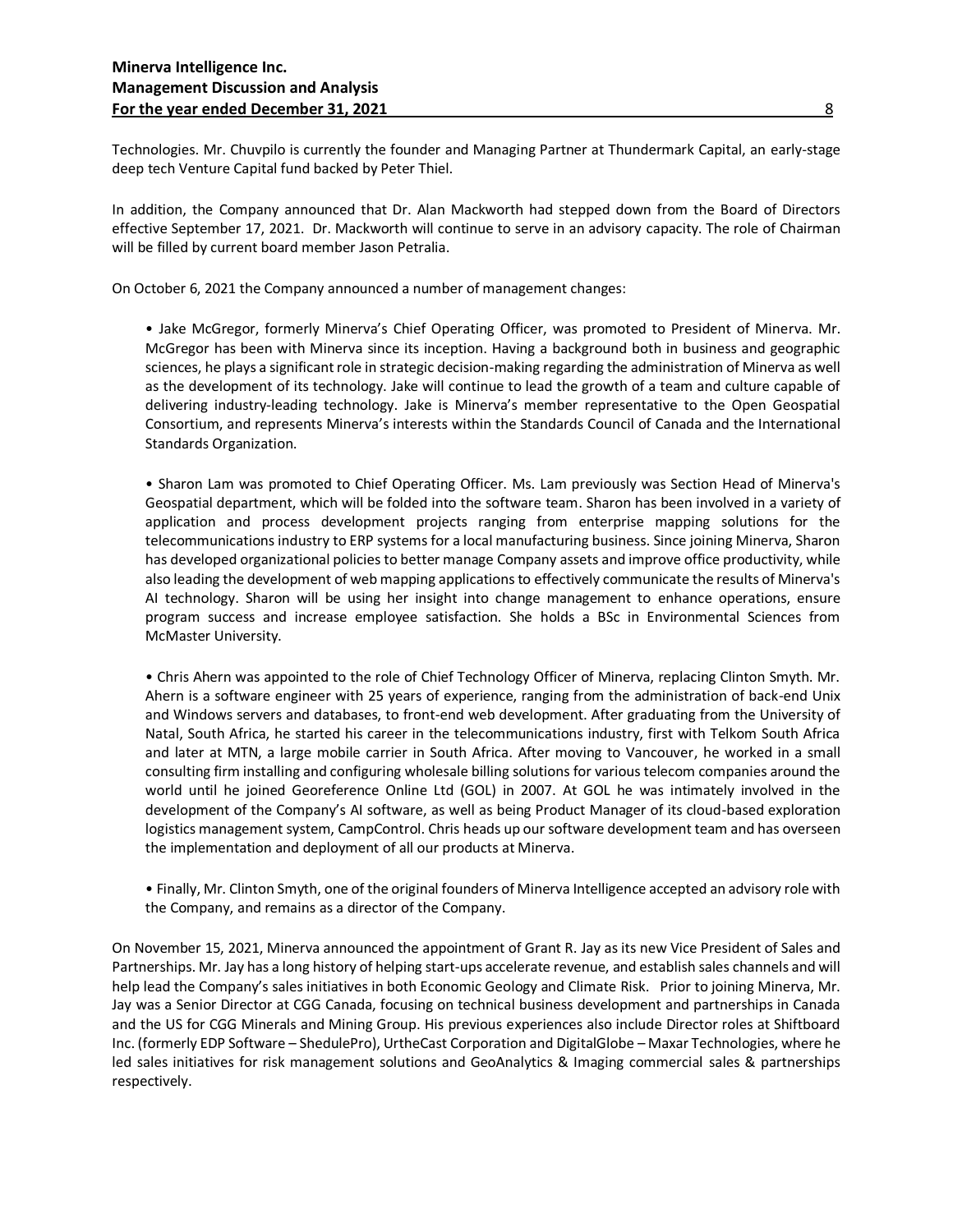In addition, Minerva announced the granting of incentive stock options to certain of its directors, officers and consultants to purchase up to an aggregate of 1,156,250 common shares in the capital of the Company, exercisable over 3 years at a price of \$0.18 per share.

On October 20, 2021, the Company entered into a five-year lease for new office premises, comprising 1,957 square feet, at rates varying from \$31 to \$33 per square foot. The lease was to commence on February 1, 2022. Due to permitting delays for required construction, the effective date of the lease has been delayed, and is now May 1, 2022.

# *Results of Operations*

# *Results for the year ended December 31, 2021*

During the year ended December 31, 2021, the Company recorded revenue of \$1,049,299 (2020: \$340,584). The change in revenue was due to increased marketing efforts and the acceptance of the Company's products as the Company successfully competed for major government contracts and mining client contracts during the year. The Company continues to compete for government contracts, and also continues to pursue mining company contracts, however management believes that other project areas are possible. SaaS product sales are becoming a significant revenue source and, in the opinion of management, are likely to grow materially in coming periods.

Expenses from operations were \$3,876,091 (2020: \$3,329,438), and the comprehensive loss for the year was \$2,838,645 (2020: \$2,773,797).

The most significant elements of the Company's expenses are:

- Advertising and promotion of \$298,018 (2020: \$225,134) reflects the increased amounts being spent on the promotion of the Company and investor relations activities;
- Amortization of \$194,390 (2020: \$179,610) is comparable and reflects the amortization of leasehold improvements, computer equipment and furniture acquired, the amortization of intangible assets, and the amortization of the right of use asset;
- Consulting Corporate development of \$29,000 (2020: \$26,198) was due to the use of outside advisors for certain non-core activities related to corporate structuring and financing;
- Consulting Product development of \$229,981 (2020: \$272,450) shows the use of outside consultants in specific areas to develop specific products and product inputs where that capability was not in-house. Certain projects, require additional temporary resources that reasonably would not be brought in-house on a permanent basis. Expenses were reduced this year as product development reached maturity;
- Director'sfees of \$101,710 (2020: \$106,500) are paid to independent directors only and reflect the composition and level of fees paid to those directors. During the current year there were certain changes to directors which influenced the amounts paid, as well as temporary reductions;
- General and administrative expenses of \$129,937 (2020: \$112,419) reflect the operations of the Company, and include the cost of diverse items such as insurance, internet and telephone and other general office expenses. Insurance expense is increasing generally, and most categories of expenses are also increasing despite continued efforts to contain expenses where possible;
- Outsourced services expense of \$51,690 (2020: \$89,647) consists of the cost of third-party service providers which were contracted and directly related to a specific project based on their expertise;
- Professional fees were \$120,642 (2020: \$113,724) consisting of legal, accounting, tax and other professional advisory expenses. Expenses vary due to the level of corporate activities and the timing of billing by professional advisors;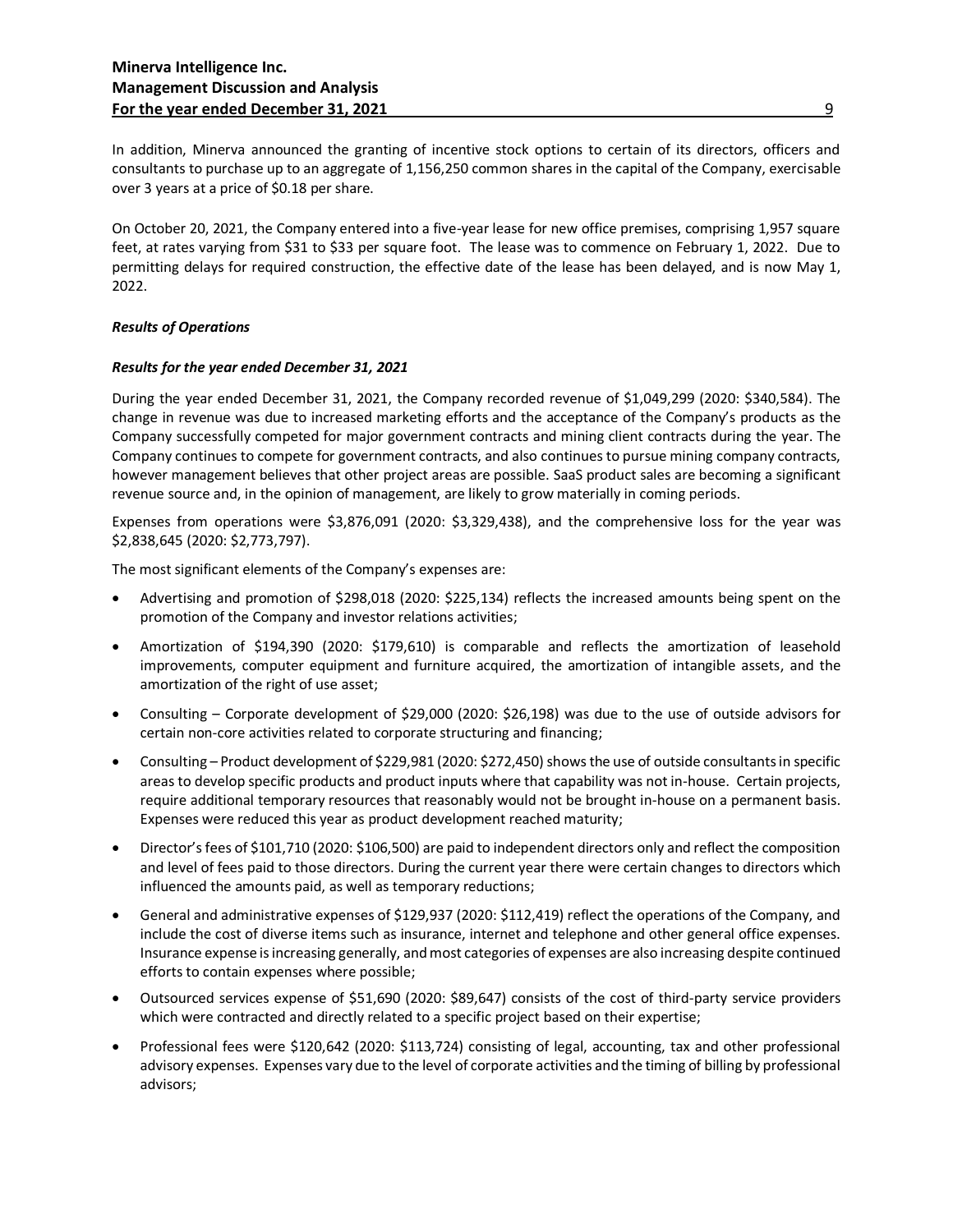- Research and development of \$18,750 (2020: \$nil) consists of funding provided to academic partners to provide qualified practicum students for research and development activities related to the Company's products and activities;
- Salaries and wages of \$2,238,701 (2020: \$2,009,586) reflect the increase in the number and professional standing of employees, and also relate to the level of activity in the Company, as well as modest salary increases granted in late 2021. While this represents the single largest expense of the Company, management is of the opinion that staffing levels are low for a Company of our size and stage of development. Management anticipates that expansion into additional product areas will require additional staffing;
- Share-based compensation of \$215,944 (2020: \$55,106) results from the timing of the grant and vesting of options, including previously issued options, and reflect the number of options, vesting terms and the market price of the Company's shares among other factors. In 2021, certain adjustments in vesting schedules are reflected in the cost as a one-time adjustment, and larger option grants in Q4 resulted in a large expense due to the vesting terms;
- Software application subscriptions of \$183,464 (2020: \$97,346) reflect an overall increase in the amount and price of licensed software used by the Company in the development of products and its operations. During the year, there was a significant amount of additional subscription software use, as well as new software subscriptions to meet the growing needs of staff;
- Transfer agent and filing fees of \$44,675 (2020: \$16,818) are incurred as a result of administering a public Company, holding annual general meetings and making appropriate regulatory filings. The increase in transfer agent fees is partially attributable to share offerings closed in the year;
- Travel of \$19,189 (2020: \$24,900) reflects a continuing limited restart of meetings with clients, potential funders and strategic partners, and attendance at trade shows, compared to the levels of previous years prior to the pandemic declaration;
- A foreign exchange loss of \$12,004 was recorded in the year, as the Company converted the majority of its US dollar holdings to Canadian dollars to lock in positive exchange rates in 2020, resulting in a gain of \$189,495. During 2021 there was no comparable activity, and the foreign exchange activity of the Company reflects normal variations. Future results will be subject to fluctuation based on balances held and converted to Canadian funds;
- Interest expense of \$1,713 (2020: \$4,358) was incurred with respect to the lease liability; and
- Interest income of \$1,864 (2020: \$29,920) was recorded due to reduced investments in term deposits.

#### *Selected Annual Information*

|                          | Year ended December 31, |             |               |  |
|--------------------------|-------------------------|-------------|---------------|--|
|                          | 2021                    | 2020        | 2019          |  |
|                          | (Audited)               | (Audited)   | (Audited)     |  |
|                          | \$                      | \$          | \$            |  |
| Revenue                  | 1,049,299               | 340,584     | 184,600       |  |
| Operating expenses       | (3,876,091)             | (3,329,438) | (3, 163, 980) |  |
| Other items              | (11, 853)               | 215,057     | (1, 110, 618) |  |
| Net income (loss)        | (2,838,645)             | (2,773,797) | (4,089,998)   |  |
| Current assets           | 3,537,006               | 1,482,200   | 4,106,287     |  |
| Total assets             | 3,736,260               | 1,866,288   | 4,648,231     |  |
| <b>Total liabilities</b> | 270,487                 | 724,198     | 427,769       |  |
| Shareholders equity      | 3,465,773               | 1,501,771   | 4,220,462     |  |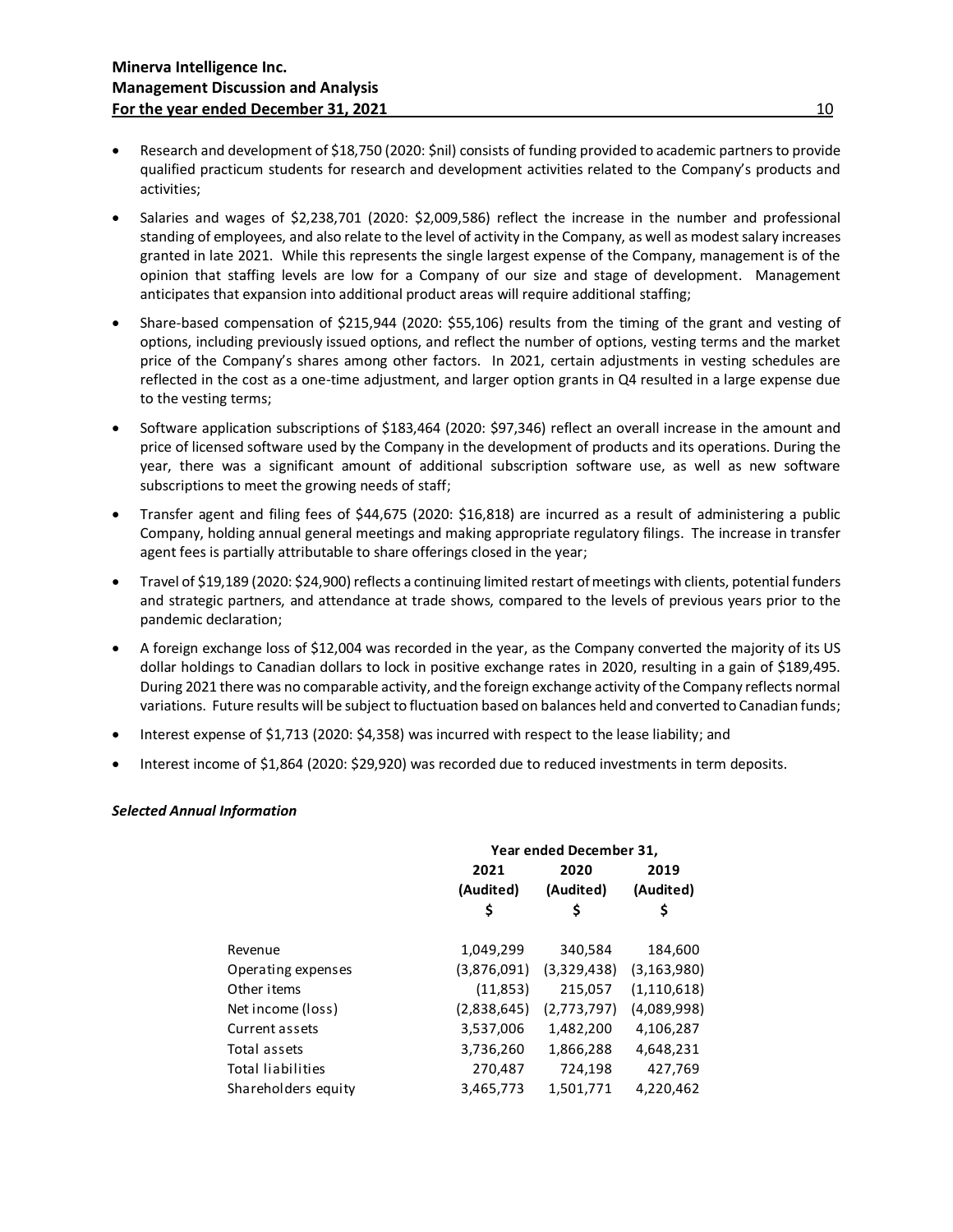# *Quarterly Summary*

The following table summarizes selected financial information of the Company for the periods available.

|                          | <b>Fiscal 2021</b> |             |                | <b>Fiscal 2020</b> |
|--------------------------|--------------------|-------------|----------------|--------------------|
|                          | 12/31/2021         | 9/30/2021   | 6/30/2021      | 3/31/2021          |
|                          | Q4                 | Q3          | Q <sub>2</sub> | Q1                 |
|                          | (Unaudited)        | (Unaudited) | (Unaudited)    | (Unaudited)        |
|                          | \$                 | \$          | \$             | \$                 |
| Revenue                  | 148,866            | 78,685      | 269,351        | 552,397            |
| Operating expenses       | (1,089,552)        | (800, 858)  | (967, 730)     | (1,017,951)        |
| Other items              | (5,984)            | 9,390       | (12,620)       | (2,639)            |
| Net Income (Loss)        | (946, 670)         | (712, 783)  | (710,999)      | (468, 193)         |
| <b>Current Assets</b>    | 3,537,006          | 4,248,692   | 715,562        | 1,381,076          |
| <b>Total Assets</b>      | 3,736,260          | 4,500,763   | 1,011,259      | 1,721,844          |
| <b>Total Liabilities</b> | 270,487            | 283,863     | 348,331        | 352,693            |
| Shareholders' Equity     | 3,465,773          | 4,216,900   | 662,928        | 1,369,151          |

|                          | Fiscal 2020 |             |                | <b>Fiscal 2019</b> |
|--------------------------|-------------|-------------|----------------|--------------------|
|                          | 12/31/2020  | 9/30/2020   | 6/30/2020      | 3/31/2020          |
|                          | Q4          | Q3          | Q <sub>2</sub> | Q <sub>1</sub>     |
|                          | (Unaudited) | (Unaudited) | (Unaudited)    | (Unaudited)        |
|                          | \$          | \$          | \$             | \$                 |
| Revenue                  | 138,600     | 148,984     |                | 53,000             |
| Operating expenses       | (888, 616)  | (776, 376)  | (746, 529)     | (917, 917)         |
| Other items              | (132)       | 1,291       | (37, 569)      | 251,467            |
| Net Income (Loss)        | (750, 148)  | (626, 101)  | (784,098)      | (613, 450)         |
| <b>Current Assets</b>    | 1,482,200   | 2,091,190   | 2,617,808      | 3,396,915          |
| <b>Total Assets</b>      | 1,866,288   | 2,501,956   | 3,072,241      | 3,896,658          |
| <b>Total Liabilities</b> | 364,517     | 252,139     | 200,949        | 285,353            |
| Shareholders' Equity     | 1,501,771   | 2,249,817   | 2,871,292      | 3,611,305          |

# **Q 4 2021**

During Q4 sales were \$148,866 which was approximately double Q3 results and one-half of Q2 results, indicating the variability of the timing of sales.

Most expenses were comparable to previous quarters. The exceptions were advertising and promotion increased approximately 50% to \$113,736 as a result of increased activity, salaries and wages were decreased approximately 10% to \$456,702 due to a year end adjustment of accrued vacation liability, share-based compensation was \$185,542 due to the grant and vesting of options in Q4, and software subscriptions doubled to \$73,878 due to a large geological license.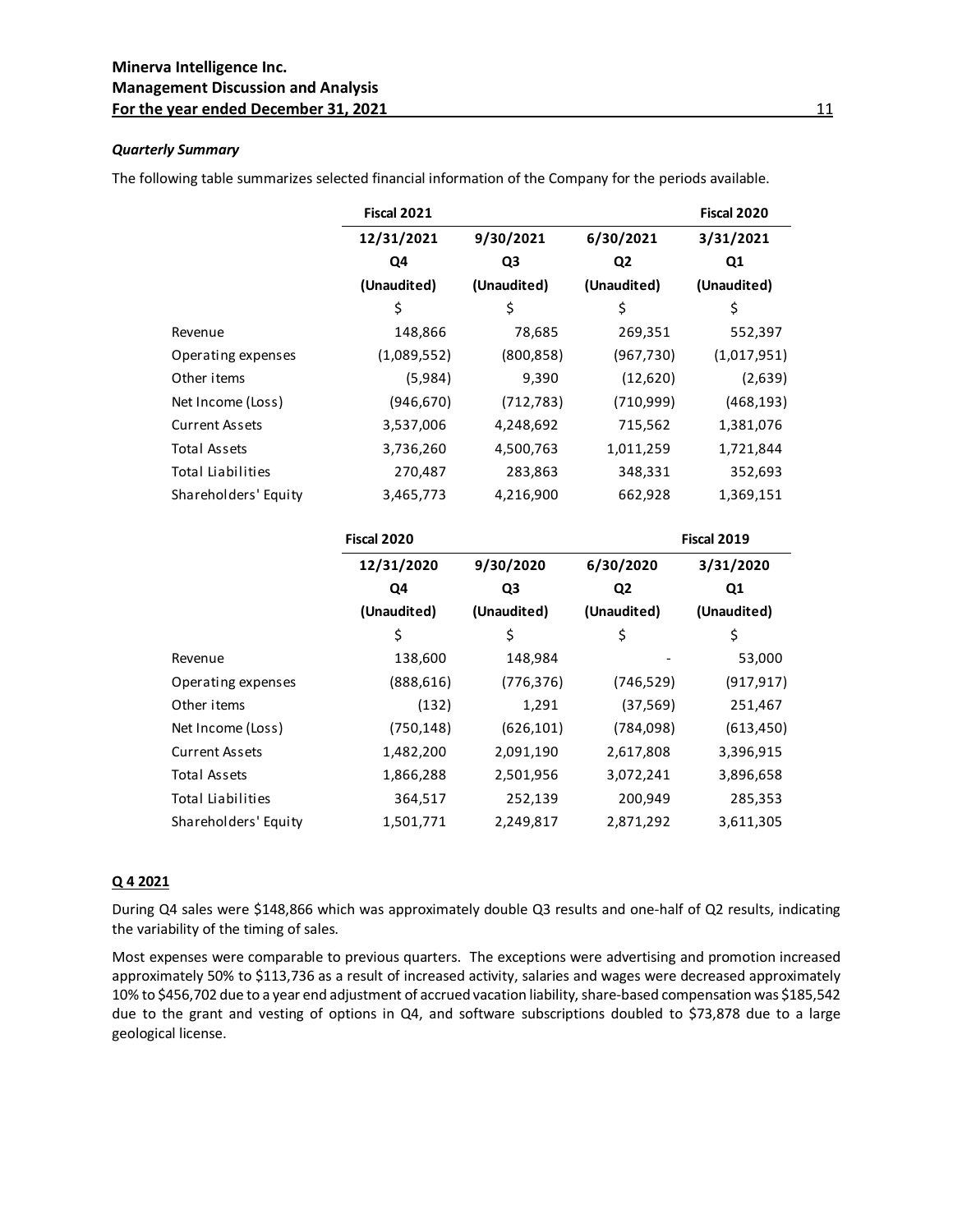#### *Financing Activities*

During the year ended December 31, 2021, the Company completed the following share transactions:

- 29,966,332 units were issued pursuant to a private placement at price of \$0.15 per unit for gross proceeds of \$4,494,950. Each unit comprised one common share of the Company and one-half common share purchase warrant of the Company. Each full warrant is exercisable at a price of \$0.25 per share for a period of 24 months until September 17, 2023. Commissions of \$205,772 were paid, and 1,371,813 broker warrants were issued exercisable at a price of \$0.25 per share until September 17, 2023, which were valued at \$152,477 using the Black-Scholes method;
- 966,700 units were issued pursuant to a non-brokered private placement at price of \$0.15 per unit for gross proceeds of \$145,005. Each unit comprised one common share of the Company and one common share purchase warrant of the Company. Each warrant is exercisable at a price of \$0.20 per share for a period of 24 months until February 17, 2023; and
- 1,200,000 units were issued pursuant to a non-brokered private placement at a price of \$0.15 per unit, for gross proceeds of \$180,000. Each unit comprised one common share of the Company and one common share purchase warrant of the Company. Each warrant is exercisable at a price of \$0.20 per share for a period of 24 months until March 24, 2023.

During the year ended December 31, 2020, there were no share issuances.

As of December 31, 2021, the Company had 76,808,037 shares issued and outstanding (December 31, 2020 - 44,675,005).

#### *Liquidity and Capital Resources*

The Company's aggregate operating, investing and financing activities for the year ended December 31, 2021 resulted in a cash increase of \$1,817,881 (2020 - a decrease of \$2,588,788). As at December 31, 2021, the Company's cash balance was \$3,177,392 (2019 - \$1,359,511), and the Company had working capital of \$3,266,519 (2020 -, \$1,122,519).

During the year ended December 31, 2021, the Company paid \$9,953 to acquire equipment (2020 - \$17,310). \$397 (2020 - \$220) was received related to the sale of redundant furniture and equipment in 2021.

No other material capital expenditures were incurred.

#### *Transactions with Related Parties*

Related parties include key management personnel, which includes those persons having authority and responsibility for planning, directing and controlling the activities of the Company as a whole. The Company has determined that key management personnel consist of executive and non-executive members of the Company's Board of Directors and corporate officers. The remuneration of key management personnel during the periods ended December 31, 2021 and 2020 was as follows: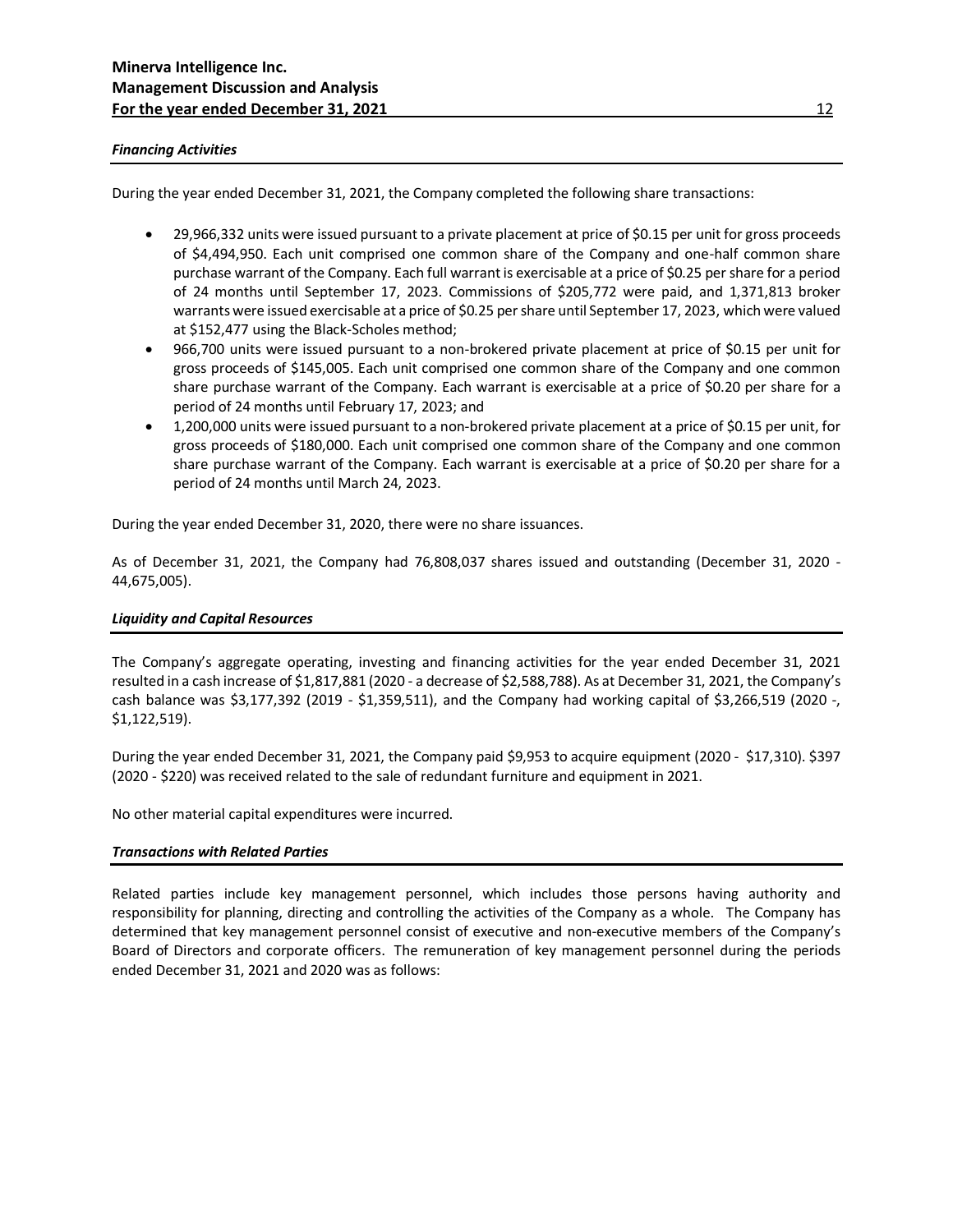|                                | Year ended December 31, |         |  |         |
|--------------------------------|-------------------------|---------|--|---------|
|                                |                         | 2021    |  | 2020    |
| Director's fees                |                         | 101,710 |  | 106,500 |
| Salaries and wages             |                         | 681,754 |  | 598,313 |
| Professional fees & Consulting |                         | 56,000  |  | 67,200  |
| Share-based compensation       |                         | 138,446 |  | 39,035  |
|                                |                         | 977,910 |  | 811,048 |

Amounts due to related parties at December 31, 2021 and 2020, are unsecured and interest free. As at September 30, 2020, accounts payable and accrued liabilities include \$nil (2020 - \$6,000) owing to the Chief Software Architect of the Company, and \$10,500 (2020 - \$10,500) owing to directors for director's fees.

Directors' fees are paid to the independent directors. Salaries and wages are paid to the senior executives of the Company, comprising the Chief Executive Officer, President, Chief Operating Officer, Chief Financial Officer, and Chief Technology Officer. Professional and consulting fees are paid to the Chief Software Architect. Share-based compensation reflects the cost of options granted to any and/or all of the above.

#### *Off Balance Sheet Arrangements*

To the best of management's knowledge, there are no off-balance sheet arrangements that have, or are reasonably likely to have, a current or future effect on the results of operations or financial condition of the Company.

# *Critical Accounting Estimates*

The preparation of the consolidated financial statements requires management to make judgments and estimates and form assumptions that affect the reported amounts of assets and liabilities at the date of the consolidated financial statements and reported amounts of expenses and gains or losses during the reporting period. On an ongoing basis, management evaluates its judgments and estimates in relation to assets, liabilities, revenue and expenses, gains and losses. Management uses historical experience and various other factors it believes to be reasonable under the given circumstances as the basis for its judgments and estimates. Actual outcomes may differ from these estimates under different assumptions and conditions.

Estimates and assumptions that have the most significant effect on the amounts recognized in the consolidated financial statements include:

#### *Share-based Payment Transactions related to Equities*

The Company measures the cost of equity-settled transactions with employees by reference to the fair value of the equity instruments at the date at which they are granted. Estimating fair value for share-based payment transactions requires determining the most appropriate valuation model, which is dependent on the terms and conditions of the grant. This estimate also requires determining the most appropriate inputs to the valuation model including the expected life of the stock option, volatility and dividend yield and making assumptions about them.

#### *Deferred tax assets*

Deferred tax assets, including those arising from un-utilized tax losses, require management to assess the likelihood that the Company will generate sufficient taxable earnings in future periods in order to utilize recognized deferred tax assets. Assumptions about the generation of future taxable profits depend on management's estimates of future cash flows. In addition, future changes in tax laws could limit the ability of the Company to obtain tax deductions in future periods. To the extent that future cash flows and taxable income differ significantly from estimates, the ability of the Company to realize the net deferred tax assets recorded at the reporting date could be impacted.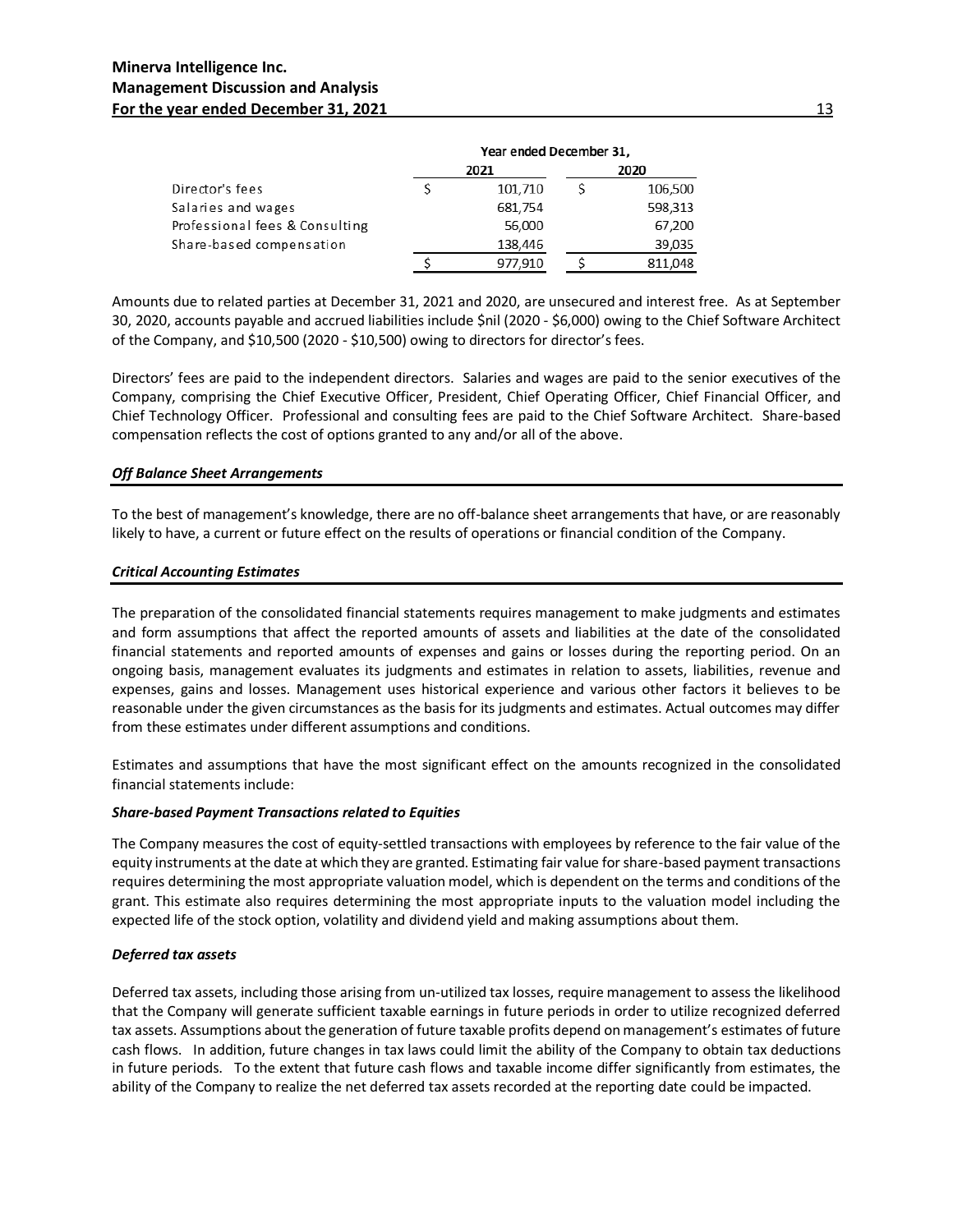#### *Economic recoverability and probability of future economic benefits of intangible assets and amortization*

Management has determined that intangible asset costs incurred which were capitalized may have future economic benefits and may be economically recoverable. Management uses several criteria in its assessments of economic recoverability and probability of future economic benefits including anticipated cash flows and estimated economic life. The amortization expense related to intangible assets will be determined using estimates relating to the useful life of the intangible assets.

#### *Determination of functional currency*

The functional currency of the Company is the currency of the primary economic environment in which it operates. Determination of the functional currency may involve certain judgments to determine the primary economic environment. The functional currency may change if there is a change in events and conditions which determine the primary economic environment. The functional currency of the Company and its principal operating subsidiary is the Canadian dollar. The functional currency of the German subsidiary is the Euro.

# *Changes in Accounting Policies*

The accounting policies applied in the consolidated financial statements are the same as and unchanged from those applied in the Company's annual audited financial statements for the years ended December 31, 2021 and 2020. The reader is referred to those notes for a detailed discussion of the Company's accounting policies.

#### *Financial Instruments*

The Company is exposed to various financial risks resulting from its operations. The Company's management manages financial risks. The Company has not entered into financial instruments agreements, including derivative financial instruments for speculative purposes. The Company's main financial risk exposures and its financial policies are as follows:

#### *Credit risk*

Credit risk is the risk that one party to a financial instrument will cause a financial loss for the other party by failing to discharge an obligation. The Company's cash and accounts receivable are exposed to credit risk, with the carrying values being the Company's maximum exposure. The Company's cash consists of deposit accounts with chartered banks. The Company's accounts receivable consists of contract payments due from governments and companies, with the carrying amounts also being the Company's maximum exposure. Management believes the Company's exposure to credit risk is not significant.

#### *Liquidity risk*

Liquidity risk is the risk that the Company will encounter difficulty in meeting obligations associated with financial liabilities. The Company's accounts payable and accrued liabilities are all current and due within 90 days of the consolidated statement of financial position date. The Company seeks to ensure that it has sufficient capital to meet short term financial obligations after taking into account its operating obligations and cash on hand.

#### *Market risk*

Market risk is the risk of loss that may arise from changes in market factors such as interest rates, foreign exchange rates, and equity prices.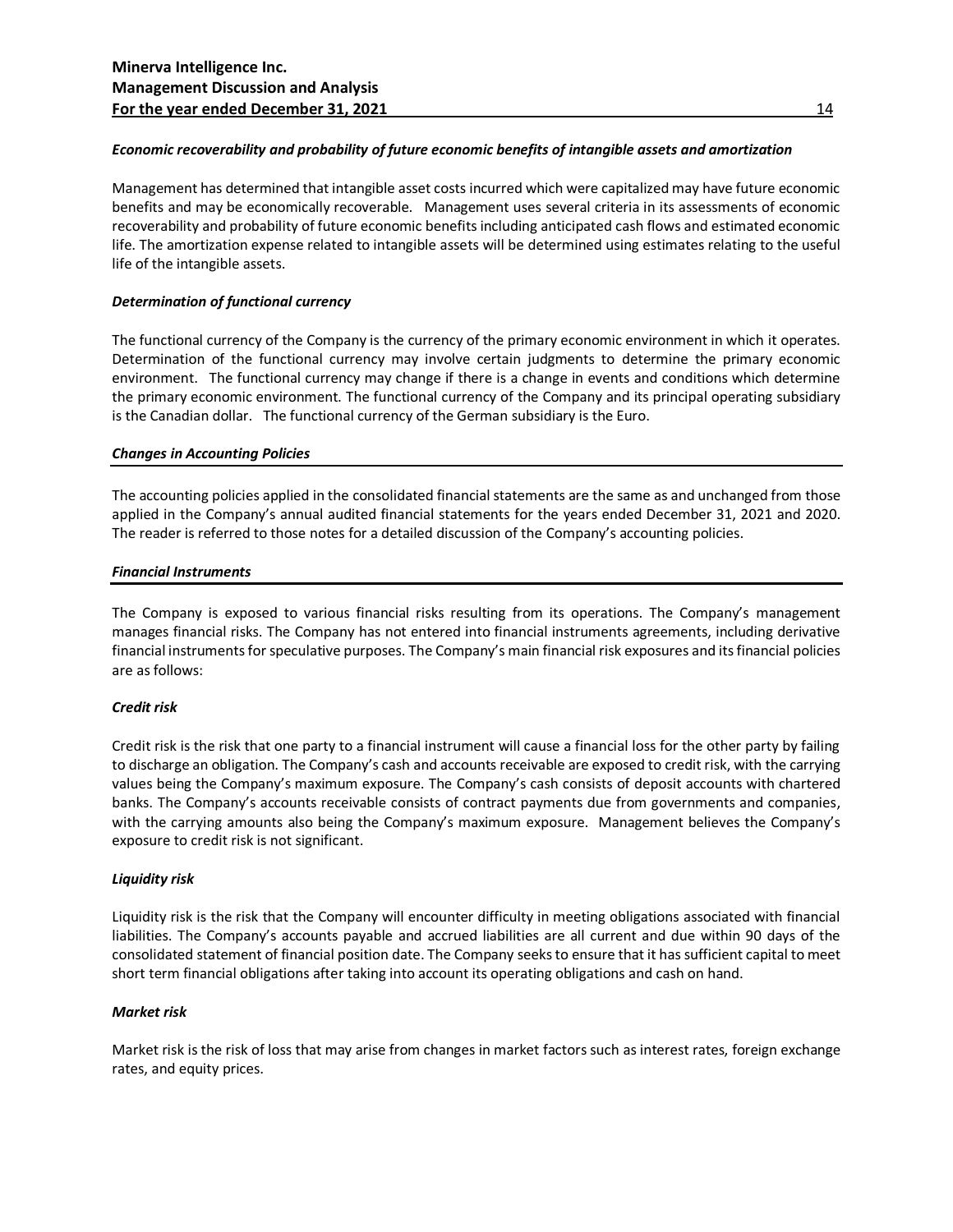#### *Interest rate risk*

Interest rate risk is the risk that the fair value or future cash flows of a financial instrument will fluctuate because of changes in market interest rates. The Company maintains certain cash balances in term deposits which renew periodically, and which rates reflect the market at the time of renewal. Management believes that the interest rate risk on these investments is nominal. The Company is not exposed to any other significant interest rate risk aside from the term deposits noted. Cash is comprised of bank balances as of December 31,2021 and 2020.

#### *Foreign exchange risk*

Foreign exchange risk is the risk that the fair value or future cash flows of a financial instrument will fluctuate because of changes in foreign exchange rates. The Company is exposed to foreign exchange risk as it engages in transactions in other foreign currencies, from time to time. As at December 31, 2021, the carrying values of the financial assets and liabilities denominated in US dollars were converted to CAD at a rate of 1.2678 (2020 - 1.2741) and Euros converted to CAD at the rate of 1.4391 (2020 - 1.5608). A 10% change in the foreign exchange rate would have an impact on profit or loss of \$9,586 (2020 - \$29,323):

|                                           | December 31, 2021 | December 31, 2020 |
|-------------------------------------------|-------------------|-------------------|
| Cash (US dollar)                          | \$<br>$92,206$ \$ | 16,976            |
| Cash (Euro)                               | 5,785             | 21,917            |
| Amounts receivable (US dollar)            | 38,034            | 254,820           |
| Accounts payable and deposits (US dollar) | (39, 714)         |                   |
| Accoutns payable (Euros)                  | (450)             | (485)             |
| Total                                     | 95,861 \$         | 293,227           |
|                                           |                   |                   |
| 10% change in the exchange rate impact    | 9,586             | 29,323            |
|                                           |                   |                   |

#### *Price risk*

Equity price risk is defined as the potential adverse impact on the Company's earnings due to movements in individual equity prices or general movements in the level of the stock market. The Company does not have any financial instruments which are exposed to this risk.

#### *Outstanding Share Data*

As at December 31, 2021, and the date of this MD&A the following table summarizes the outstanding share capital of the Company:

|                      | December 31, 2021 | <b>Report Date</b> |
|----------------------|-------------------|--------------------|
| Common Shares        | 76,808,037        | 76,808,037         |
| <b>Stock Options</b> | 5,378,500         | 5,378,500          |
| Warrants             | 17,149,166        | 17,149,166         |
| Total, Fully Diluted | 99,335,703        | 99,335,703         |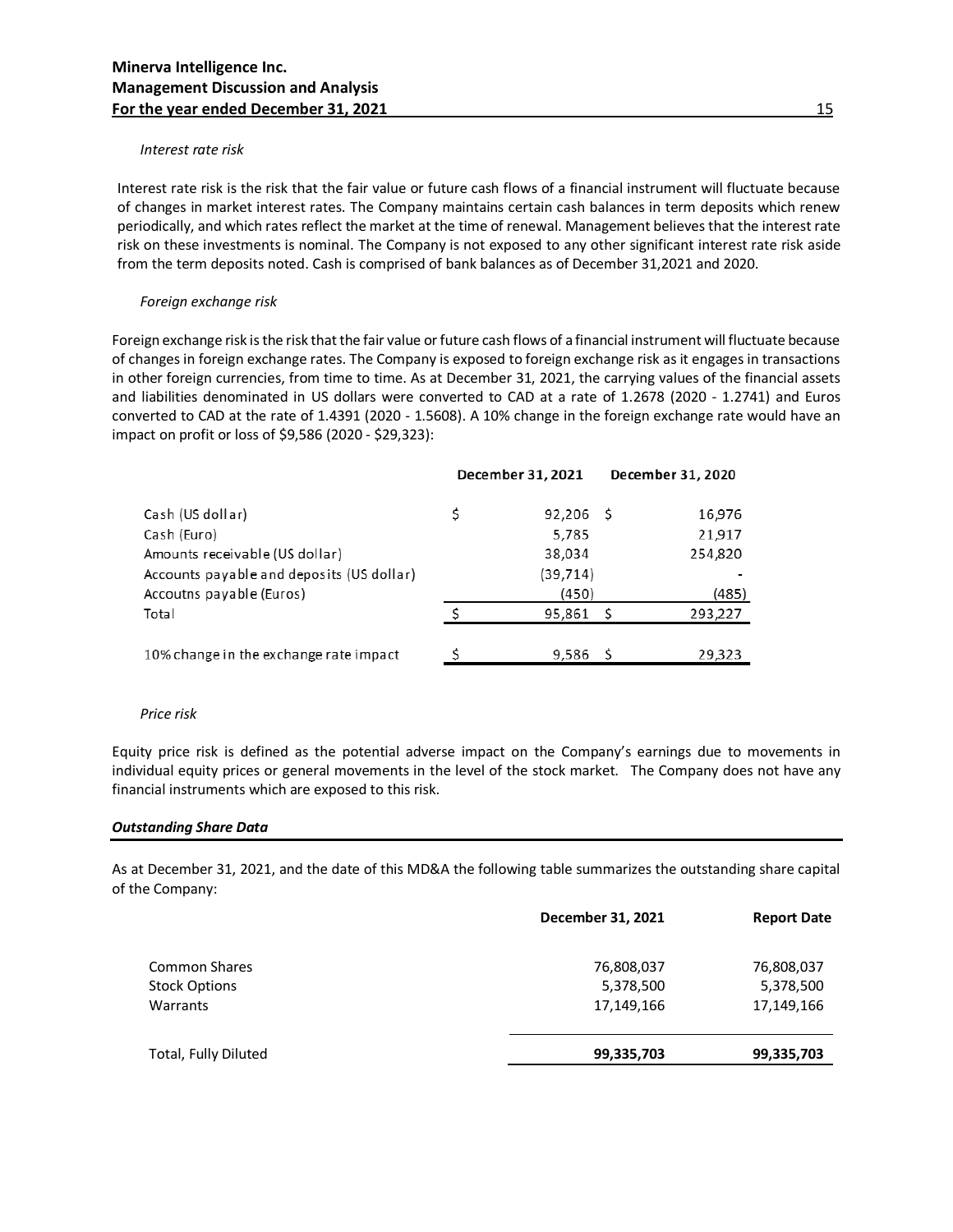#### *Risks and Uncertainties*

An investment in the Company's common shares should be considered highly speculative due to the nature of the Company's business and the present stage of its development. In evaluating the Company and its business, the Reader should carefully consider the following risk factors in addition to the other information contained in this MD&A. These risk factors are not a definitive list of all risk factors associated with the Company. It is believed that these are the factors that could cause actual results to be different from expected and historical results. Investors should not rely upon forward-looking statements as a prediction of future results.

#### **Effect of COVID-19 on Business operations**

On March 11, 2020, the World Health Organization categorized COVID-19 as a pandemic. The potential economic effects within the Company's environment and in the global markets, possible disruption in supply chains, and measures being introduced at various levels of government to curtail the spread of the virus (such as travel restrictions, closures of non-essential municipal and private operations, imposition of quarantines and social distancing) could have a material impact on the Company's operations. The ongoing impact of this outbreak and related containment measures on the Company's operations cannot be reliably estimated at the date this report was prepared.

# **Business Model**

The industry in which the Company operates is characterized by evolving industry conditions and standards, and changing user and client demands. Any evaluation of the Company's business and its prospects must be considered in light of these factors and the risks and uncertainties often encountered by companies in an evolving industry.

Some of these risks and uncertainties relate to the Company's ability to maintain and expand client relationships and respond effectively to competition and potential negative effects of competition on profit margins. If the Company is unable to address these risks, its business, results of operations and prospects could suffer.

#### **Significant future capital requirements, future financing risk and dilution**

No assurances can be provided that the Company's financial resources will be sufficient for its future needs. Revenues from current operations are insufficient to meet the Company's expected capital requirements. As such, the Company may be required to undertake future financings which may be in the form of a sale of equity or debt secured by assets. No assurances can be made that the Company will be able to complete any financing arrangements or that the Company will be able to obtain the capital that it requires. In addition, the Company cannot provide any assurances that any future financings will be obtained on terms that are commercially favourable to the Company.

Any such sale of Company shares, or other securities will lead to further dilution of the equity ownership of existing shareholders. Additionally, options and warrants or other conversion rights issued or granted by the Company may adversely affect future equity offerings, and the exercise of those options and warrants may have an adverse effect on the value of the Company shares. If any such options, warrants or conversion rights are exercised at a price below the then current market price, if any, then (i) the market price of the Company shares could decrease, and (ii) shareholders may experience dilution of his or her investment. The issuance of Company shares in the future will result in a reduction of the book value and market price of the then outstanding Company shares. If any such additional Company shares are issued such issuances will result in a reduction in the proportionate ownership and voting power of all current shareholders. Further, such issuance may result in a change of control of the Company.

A prolonged decline in the price of the Company shares could result in a reduction in the liquidity of the Company shares and a reduction in the Company's ability to raise capital. As a significant portion of the Company's operations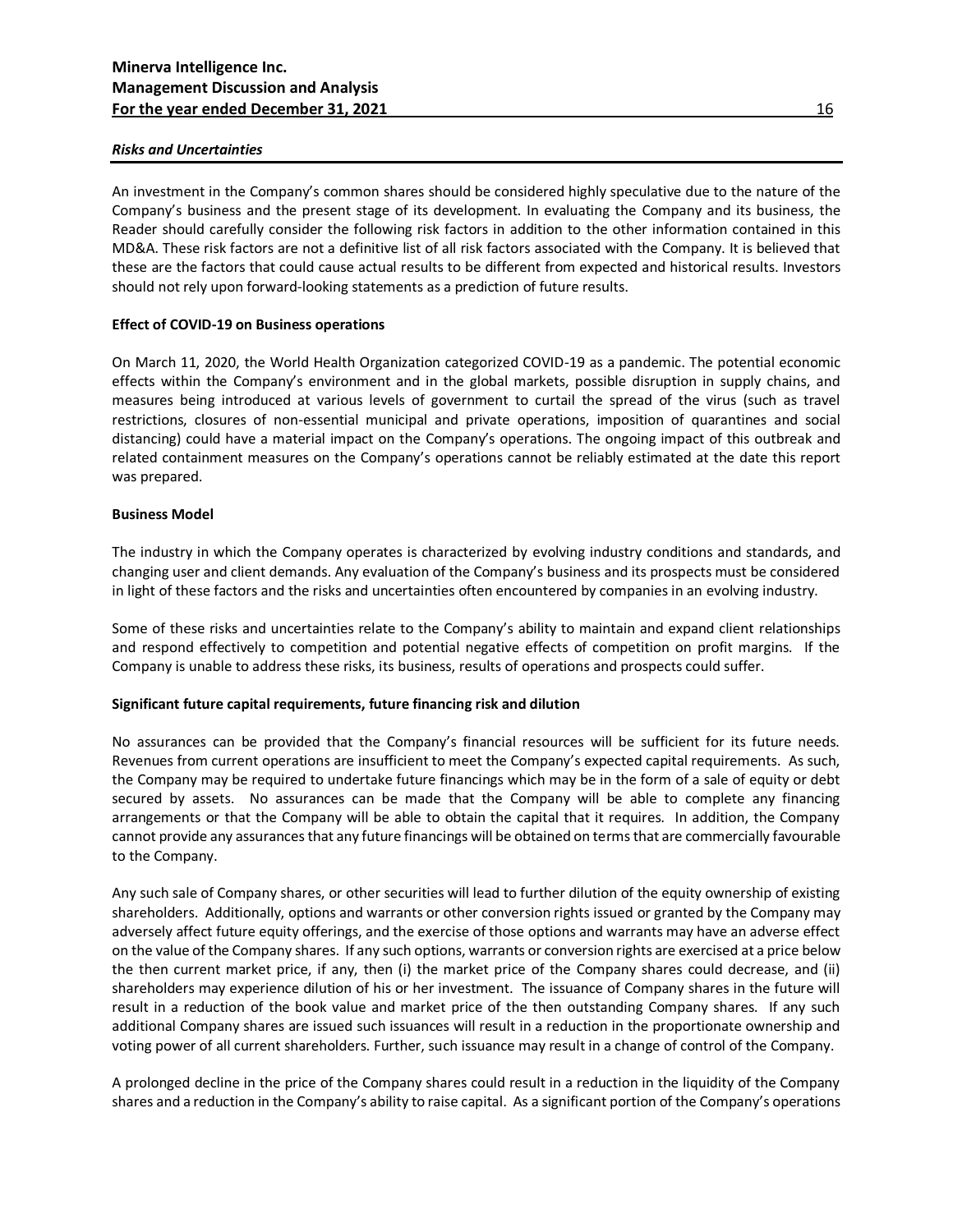will probably be financed through the sale of equity securities a decline in the price of the Company shares could be especially detrimental to liquidity.

#### **Technological Change**

The Company operates in a business environment that is entirely dependent on technology. As such, technological change will impact the ability of the Company to expand and grow its business and will also affect the costs and expenses incurred by the Company, including capital requirements. The artificial intelligence market continues to experience rapid technological change. There is a risk that new technologies and standards may render the Company's software applications obsolete. The Company may be required to invest significant capital in new technology and software development to remain competitive. Failure to do so may adversely affect demand for the Company's products and services.

#### **Share price volatility and liquidity**

There is a limited market for the Company's shares, and the trading price may increase or decrease in response to a number of events and factors, both known and unknown. In addition, the market price of the Company shares will be affected by many variables not directly related to the Company's success and will therefore not be within the Company's control, including other developments that affect the market for all software and/or AI sector securities, the breadth of the public market for the common shares, and the attractiveness of alternative investments. The effect of these and other factors could cause the Company's share price to be volatile in the future.

The market price for the Company shares may also be affected by the Company's ability to meet or exceed expectations of analysts or investors. Any failure to meet these expectations, even if minor, may have a material adverse effect on the market price of the Company shares.

# **Regulatory requirements**

The Company may be affected in varying degrees by government policies and regulations. Changes in government, regulations and policies and practices, beyond the control of the Company, could have an adverse impact on its future cash flows, earnings, results of operations and financial condition.

#### **Limited Operating History**

Minerva is in the early stage of development and has a limited history of operations in the AI sector. The Company will be subject to many risks common to start-up enterprises and its viability must be viewed against the background of the risks, expenses and problems frequently encountered by companies in the early stages of development in new and rapidly evolving markets such as the AI industry. This includes under-capitalization, cash shortages, limitations with respect to personnel, lack of revenues and financial and other resources. There is no assurance that the Company will develop its business profitably, and the likelihood of success of the Company must be considered in light of its early stage of operations. There is no assurance that the Company will be successful in achieving a return on shareholders' investment.

#### **Management of Growth**

The Company may be subject to growth-related risks including pressure on its internal systems and controls. The Company's ability to manage its growth effectively will require it to continue to implement and improve its operational and financial systems and to expand, train and manage its employee base. The inability of the Company to deal with this growth could have a material adverse impact on its business, operations and prospects. While management believes that the Company has made the necessary investments in infrastructure to process anticipated volume increases in the short term, the Company anticipates it may experience growth in the number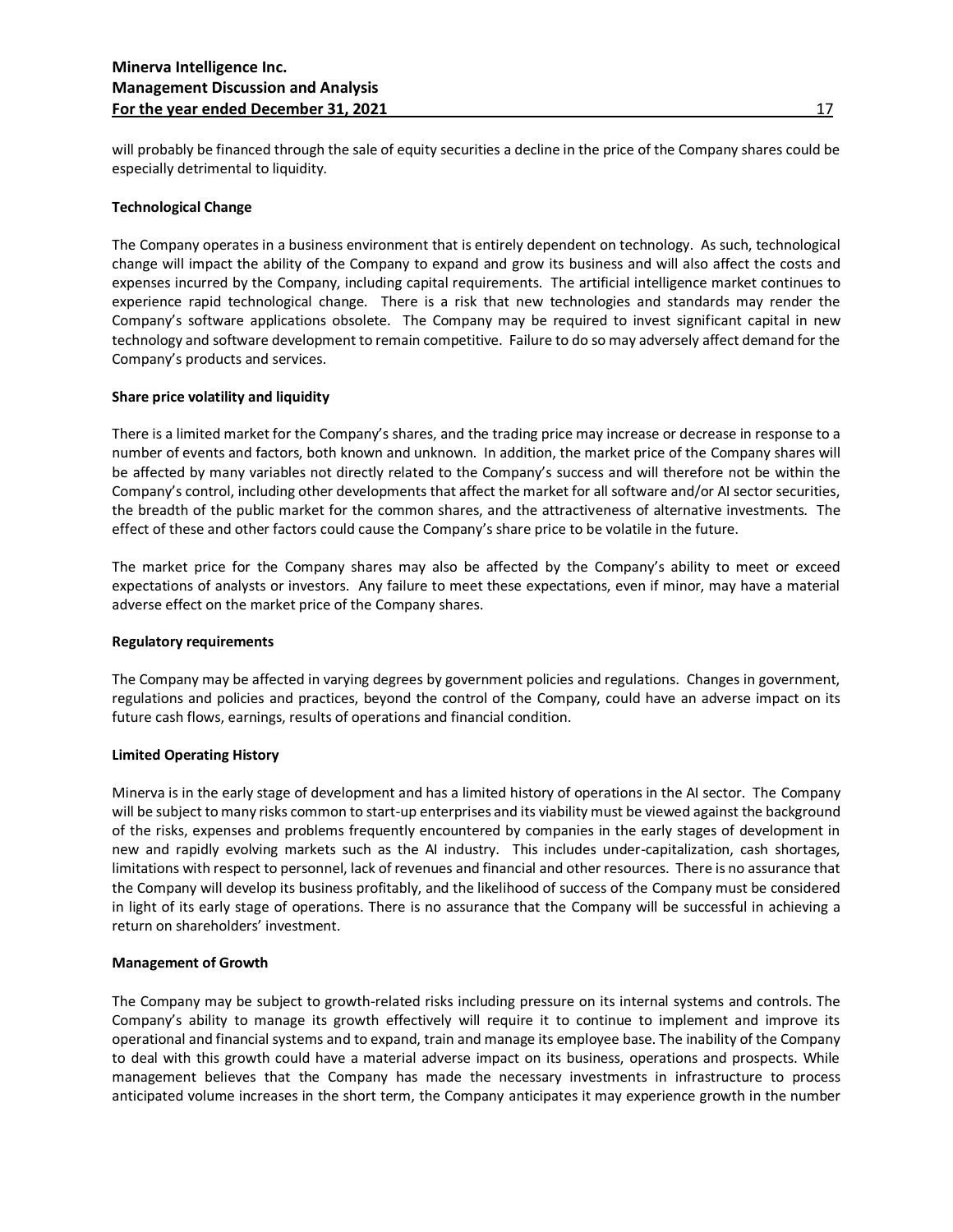of its employees and the scope of its operating and financial systems, resulting in increased responsibilities for the Company's personnel, the hiring of additional personnel and, in general, higher levels of operating expenses. In order to manage its current operations and any future growth effectively, the Company will also need to continue to implement and improve its operational, financial and management information systems and to hire, train, motivate, manage and retain its employees. There can be no assurance that the Company will be able to manage such growth effectively, that its management, personnel or systems will be adequate to support the Company's operations or that the Company will be able to achieve the increased levels of revenue commensurate with the levels of operating expenses associated with this growth.

# **Negative cash flow and absence of profits**

Minerva has not earned any profits to date and there is no assurance that it will earn any profits in the future, or that profitability, if achieved, will be sustained. The success of the Company will ultimately depend on its ability to generate revenues from operations. There is no assurance that any future revenues will be sufficient to generate the required funds to develop the Company's business.

# **Protection of intellectual property rights**

The future success of the Company's business will be dependent upon the intellectual property rights surrounding certain technology held by Minerva, including trade secrets, know-how and technological innovation. The Company's failure to protect its intellectual property could harm its ability to compete effectively. The Company is highly dependent on its ability to protect its proprietary technology. It intends to protect its rights vigorously; however, there can be no assurance that these measures will, in all cases, be successful. Enforcement of its intellectual property rights may be difficult. Also, competitors could independently develop technologies that are perceived to be substantially equivalent or superior to the Company's technologies. The Company may be subject to claims of intellectual property infringement. Other companies may claim that Minerva infringes their intellectual property, which could materially increase costs and materially harm the Company's ability to generate future revenue and profits. Although the Company does not believe that its products infringe on the rights of third parties, third parties may assert infringement claims against it in the future. Although most of Minerva's technology is proprietary in nature, it does rely to a limited extent on third party software.

#### *Reliance on computer systems*

The Company's information technology and internal infrastructure is susceptible to damage from computer viruses, unauthorized access, natural disasters, terrorism, war and telecommunication and electrical failures. Significant disruption to the availability of information technology and internal infrastructure could cause delays in research and development work. The Company would incur liability and development of products would be delayed if any disruption or security breach were to result in a loss of, or damage to, the Company's data. Additionally, the Company may rely on cloud service providers. Any outages or changes related to these cloud services and service providers may cause disruption to development and services at the Company.

#### *Reliance on customers and financial markets*

The Company's sales to date have been to certain government agencies and departments, and to companies in the mining industry. The sales to government have been as a result of the Company successfully entering into competitive bidding situations, often with partner companies. The sales to mining companies have been as a result of marketing efforts to such companies in a rising mining market where the companies are able to access funding for their exploration and development programs. There is no assurance that the Company will continue to be successful in competing for government contracts, or that mining company clients will continue with their exploration and development programs should market conditions become adverse.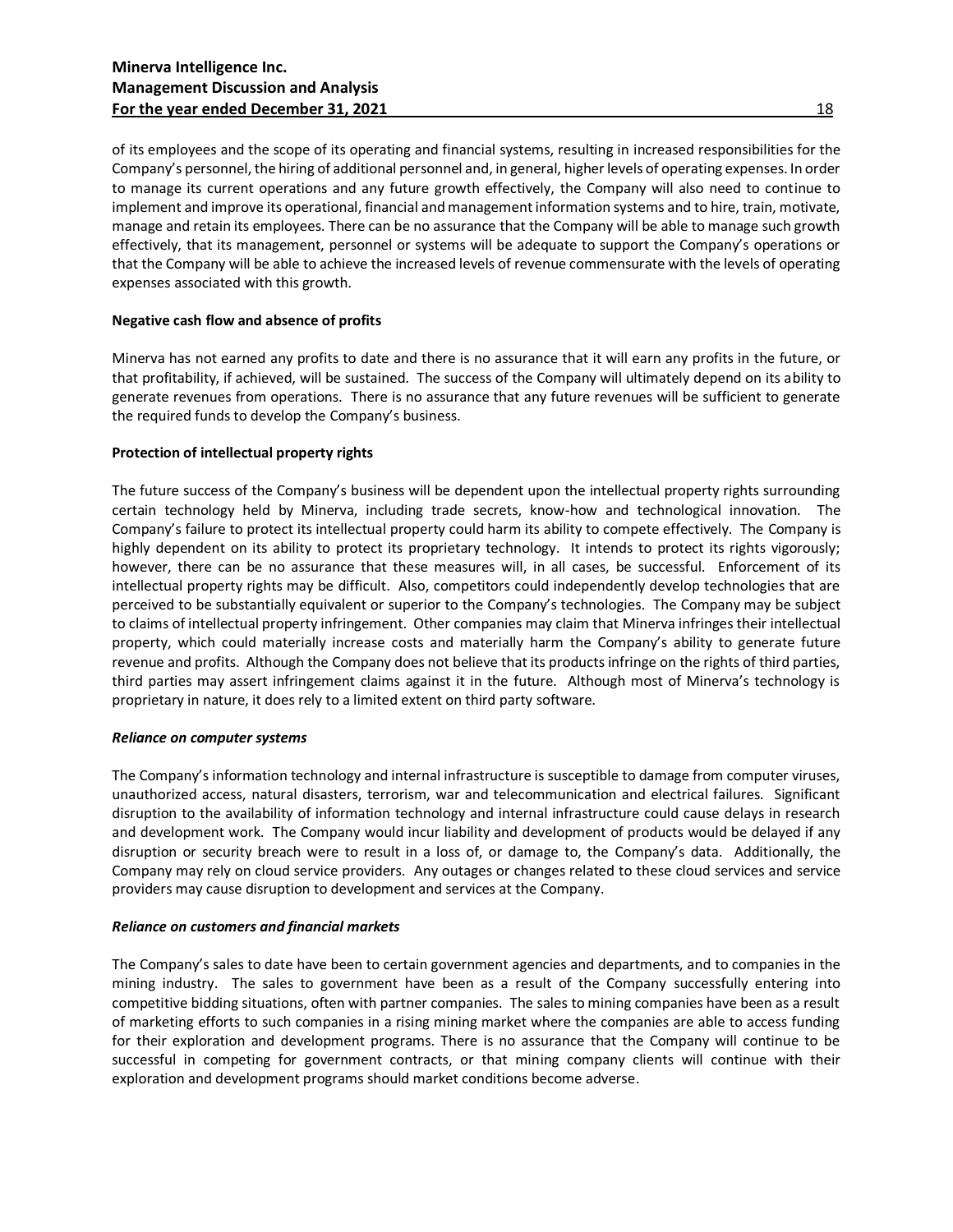#### **Product liability exposure**

The Company faces an inherent business risk of exposure to product liability and other claims in the event that the development or use of its technology or prospective products is alleged to have resulted in adverse effects. While the Company has taken, and will continue to take, what it believes are appropriate precautions, there can be no assurance that it will avoid significant liability exposure. A product liability claim could have a material adverse effect on the Company's business, financial condition and results of operations.

#### **Management experience and dependence on key personnel and employees**

The Company's success is currently largely dependent on the performance of the Company's directors and officers. The experience of these individuals is a factor which will contribute to the Company's continued success and growth. The Company will initially be relying on its board members and executive officers, as well as independent consultants and advisors, for most aspects of its business. The amount of time and expertise expended on the Company's affairs by each of the Company's management team and the Company's directors will vary according to the Company's needs. The loss of any of these individuals could have a material detrimental impact on the Company's business. The Company does not intend to acquire any key man insurance policies and there is, therefore, a risk that the death or departure of any key member of management, a director, or employee or consultant, could have a material adverse effect on the Company's business, operations and financial condition. Investors who are not prepared to rely on the Company's management team should not invest in the Company's securities. The management of the Company has limited history of past performance in managing a software and AI company, and the past performances of management in other positions are no indication of their ability to successfully manage the Company. If the experience of management is inadequate or unsuitable to manage the Company, the operations of the Company may be adversely affected.

#### **Competition**

The Company will face competition from other companies, some of which can be expected to have longer operating histories and more financial resources and experience than the Company. Increased competition by larger and better financed competitors could materially and adversely affect the business, financial condition and results of operations of the Company. There are other entities investing in the AI technology space and the Company expects this sector to grow. These companies may have an advantage and may have developed a more efficient operational or investment model. The Company may not have sufficient resources to continue on a competitive basis which could materially and adversely affect the business, financial condition and results of operations of the Company. To remain competitive, the Company will continue to invest in software development. Should competitors introduce new services/software embodying new technologies, the Company's technology may become obsolete and require substantial resources to compete successfully in the market for software and technology services.

#### **Exchange Rate**

The reporting and functional currency of the Company isthe Canadian Dollar. A significant portion of the Company's anticipated future revenues and expenses may be in foreign currencies, such as the United States Dollar or the Euro. Future fluctuations in the value of the Canadian Dollar relative to these currencies will likely have a material impact on the Company's overall financial results. Appreciation of the Canadian dollar will potentially affect revenues and expenses.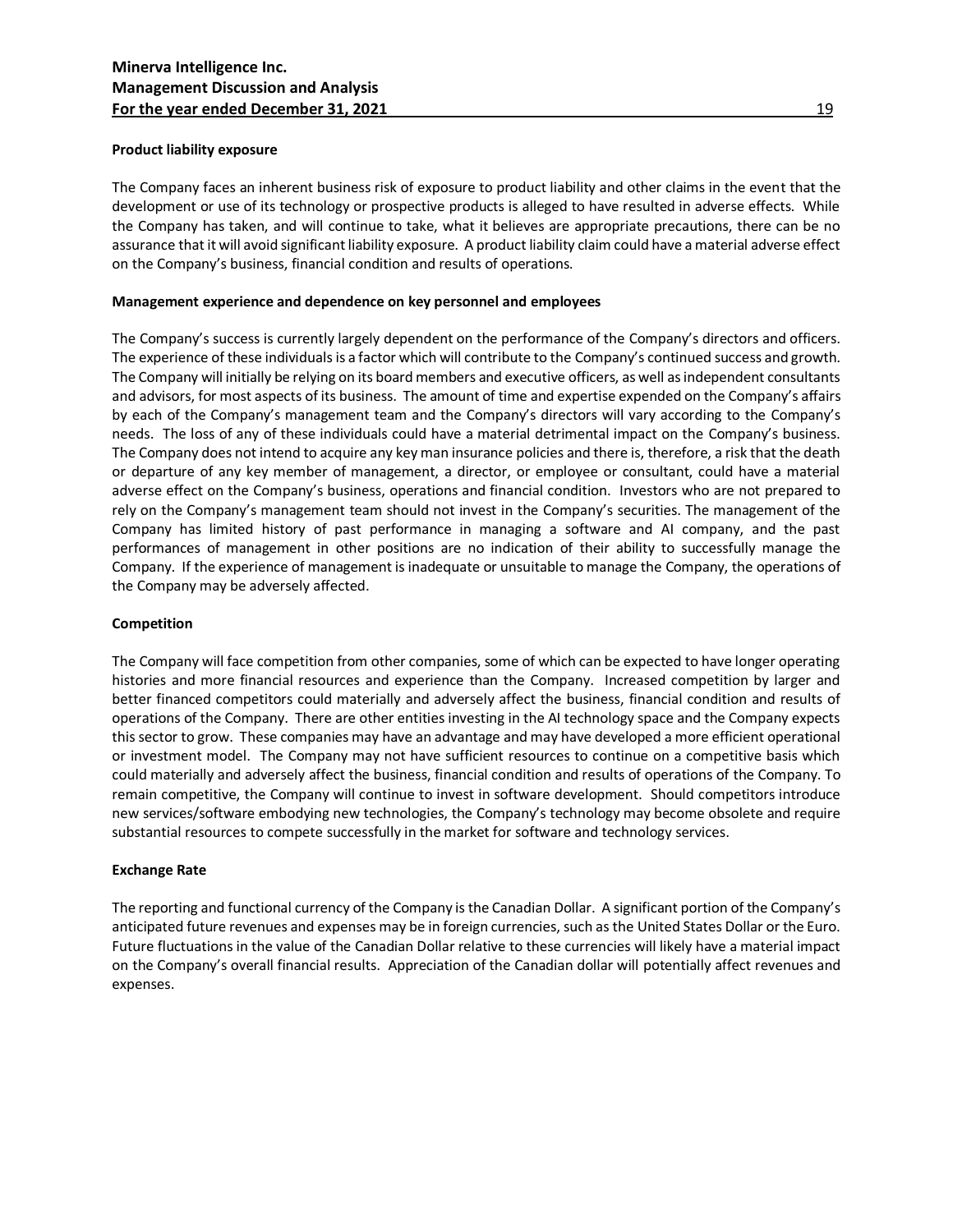# **Conflicts of interest**

Certain of the Company's directors and officers are, and may continue to be, involved in the AI industry through their direct and indirect participation in corporations, partnerships or joint ventures which are potential competitors of the Company. Situations may arise in connection with potential acquisitions or opportunities where the other interests of these directors and officers may conflict with the Company's interests. Directors and officers of the Company with conflicts of interest will be subject to and must follow the procedures set out in applicable corporate and securities legislation, regulations, rules and policies.

# **Employee recruitment**

Recruiting and retaining qualified personnel is critical to the success of the Company. The number of persons skilled in software development (and AI in particular) and marketing is limited and competition for such persons is intense. As the Company**'**s business activity grows, the Company will require additional key executive, technical, operational, and administrative personnel. There can be no assurance that the Company will be successful in attracting, training and retaining qualified personnel. If the Company is not successful in attracting and training qualified personnel, the efficiency of its operations could be affected, which could have a material adverse effect on the Company**'**s results of operations and profitability.

#### **Uninsured or uninsurable risks**

The Company insures its operations in accordance with technology industry practice. However, given the novelty of the proposed business, such insurance may not be available, uneconomical for the Company, or the nature or level may be insufficient to provide adequate insurance cover. The Company may become subject to liability for hazards against which the Company cannot insure or against which the Company may elect not to insure because of high premium costs or for other reasons. The payment of any such liabilities would reduce or eliminate the funds available for operations. Payments of liabilities for which the Company does not carry insurance may have a material adverse effect on the Company's results of operations and financial position.

#### **Litigation**

The Company may become party to litigation from time to time in the ordinary course of business which could adversely affect its business. Should any litigation in which the Company becomes involved be determined against the Company such a decision could adversely affect the Company's ability to continue operating and the market price for the common shares and could use significant resources. Even if the Company is involved in litigation and wins, litigation can redirect significant resources. Litigation may also create a negative perception of the Company's brand.